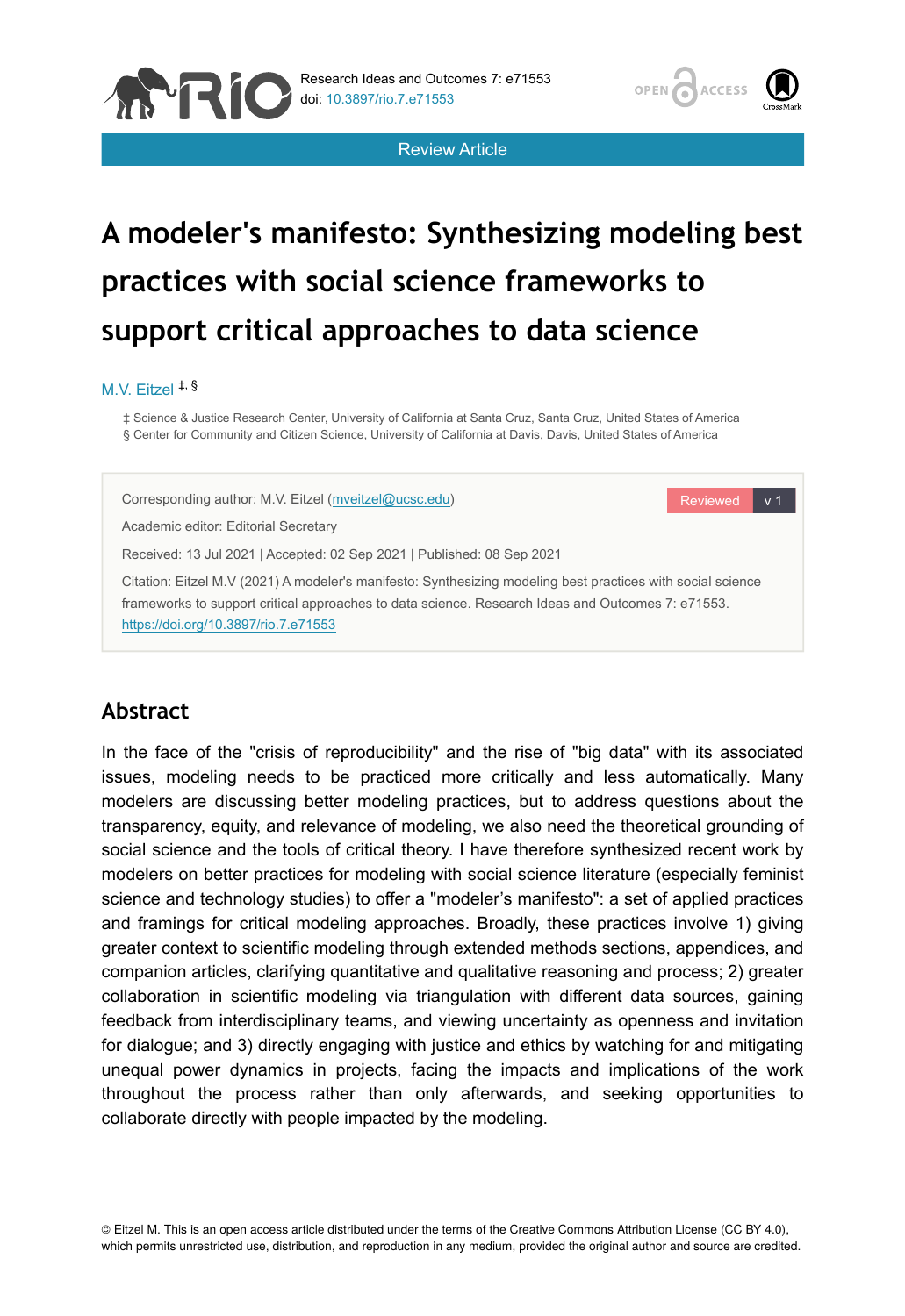#### **Keywords**

algorithmic injustice, big data, citizen science, community-based participatory research, community and citizen science, critical theory, critical data science, data biography, data justice, data science, decision support, epistemology, ethical, legal, and social implications, interdisciplinary, high variety big data, high volume big data, history of science, machine learning, mixed methods, participatory modeling, qualitative analysis, quantitative analysis, quantitative-qualitative analysis, reproducibility, reproducibility crisis, science and technology studies, science and justice, situated knowledge, triangulation

#### **Introduction**

Data science has the potential to work towards a more sustainable, more equitable world. However, whether this potential is realized depends on how our modeling practices move us towards or away from those goals. For example, methods from predictive advertising in industry are being enthusiastically applied to academic, governmental, and nongovernmental contexts [\(Brown 2015](#page-23-0)) and to more and more knowledge domains and contexts. But these models (used uncritically) tend to create the conditions that erode trust in modeling because only some people have access to this opaque modeling infrastructure which can impact all of us ([Brown 2015](#page-23-0)). Increasingly, statistical analysis is in the hands of private companies who have no motivation to be transparent [\(Davies 2017](#page-23-1)). These conditions mean that modeling can maintain unjust situations or make them worse, exacerbating historical inequities in resources and power ([O'Neil 2016](#page-27-0)). The public may simply not believe or rely on scientists for knowledge, not seeing them or their models as a trustworthy source of information about pressing contemporary concerns (see, for example, the success of climate change denial factions, [Dunlap and Brulle 2020](#page-23-2)).

Modelers have created manifestos for better individual and collective practices (e.g. [Derman and Wilmott 2009](#page-23-3), [Munafò et al. 2017\)](#page-26-0), but the broader field of data science can benefit by grounding these practices in theory and framings from social sciences. In particular, data science can benefit from critical approaches to research, where "the goal is to critique and challenge, to transform and empower," [\(Merriam and Tisdell 2015](#page-26-1)) questioning who has power, what structures reinforce that power distribution, and how to make changes if necessary. There are a variety of critical approaches and traditions in different social science disciplines, and in this piece, I engage from a data science perspective with feminist Science and Technology Studies (STS) and related fields to give theoretical grounding and support for critical practices and ideas that many modelers are already discussing.

The paper is organized as follows: I first review several technical and ethical concerns about working with high-volume and high-variety big data (and particularly issues with machine learning techniques). I then describe the methodology behind and research questions motivating this review. Finally, I place modeling literature in interdisciplinary conversation with feminist STS and related literatures, collecting framings and practices into my own modeler's manifesto. This interdisciplinary collection of practices is organized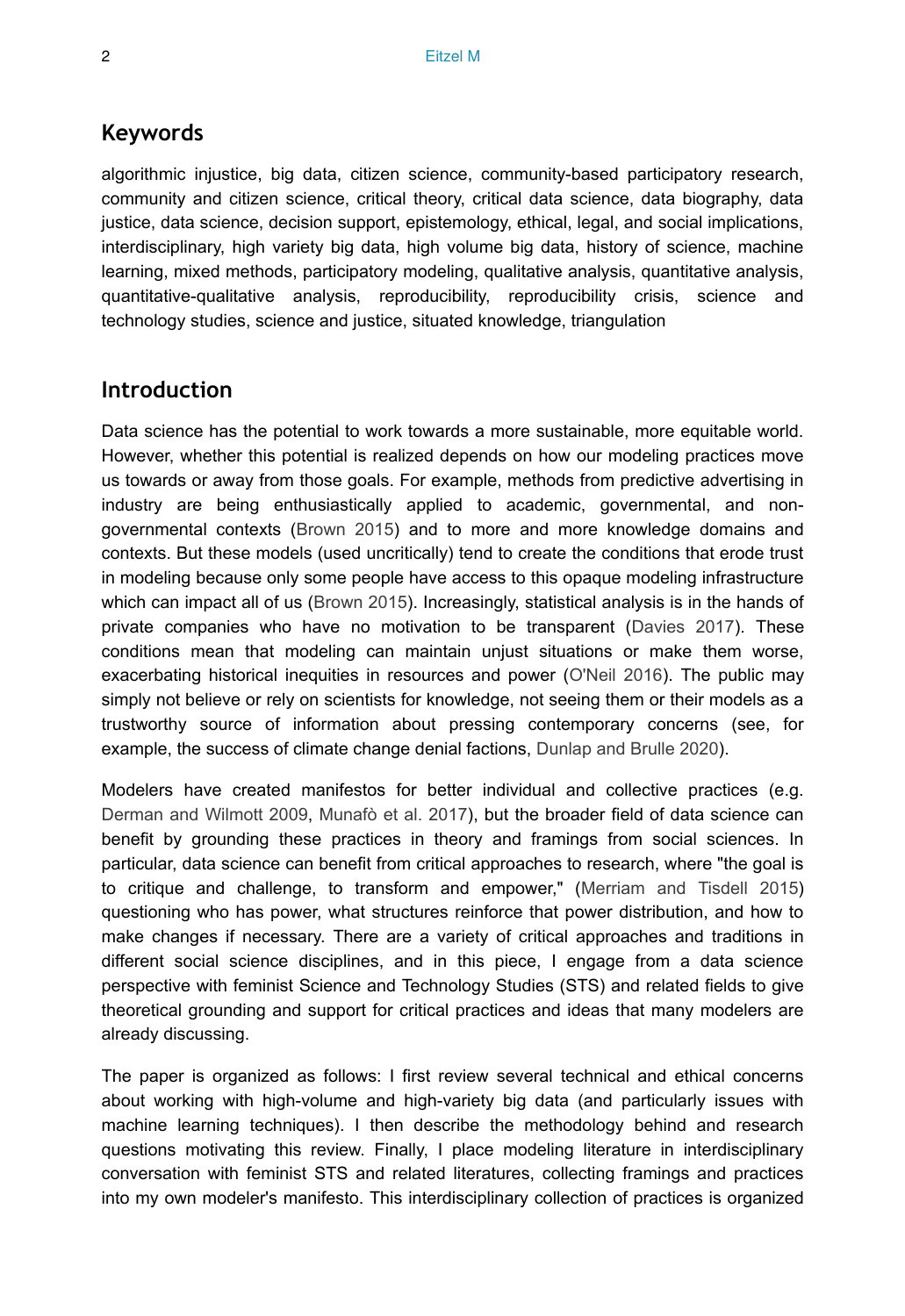around three themes: 1) context (epistemic consistency, data biographies, and mixedmethods), 2) collaboration (triangulation, uncertainty as openness, interdisciplinary fluency), and 3) justice (power dynamics, impacts and implications in society, communitybased modeling).

#### **Technical Concerns with High-Volume Big Data**

While there are definite advantages to incorporating large amounts of data into modeling, many statistical issues multiply for large datasets ("high-volume big data"), including collinearity, false positives, and significant but tiny effects. Collinearity refers to the situation when several variables which are themselves correlated are used to predict an outcome of interest, potentially giving a result that the group does predict that outcome, but one may not be able to tell which variable is really responsible. There is no way to remove collinearity, though efforts to work with it are long-standing (see [Dormann et al. 2013](#page-23-4) for a review). The big data attitude of throwing many predictor variables at the model and allowing the data to "speak for themselves" can be problematic when the large number of predictor variables in the model are highly correlated with each other. The larger the quantity of correlated variables, the larger the problem with collinearity, and the less one can say about what individual variables really predict the phenomenon of interest.

If one chooses to use hypothesis-testing methods, the approach of including many predictor variables also means a higher chance of having a "multiple testing" problem. Getting meaning from hypothesis-testing depends on the idea of controlling the rate of false positives (the alpha level or Type I error). This means that an individual statistical test might have a 5% chance of accidentally suggesting that something of interest is going on (when nothing is going on). There are ways to correct for this problem (e.g. "False Discovery Rate," [Benjamini and Yekutieli 2001](#page-22-0)), and different inferential frameworks one could use (model selection, for example Akaike's Information Criterion, [Burnham and](#page-23-5) [Anderson 2002](#page-23-5)); however, the problem can magnify for larger datasets. As the number of variables increases, the number of tests increases, and the number of Type I errors can increase. In addition, sometimes very large datasets have high statistical power, which means that they are likely to detect significant effects because the large number of data points brings down the error in the calculation of test statistics. However, though these effects are statistically significant, the magnitude of the estimated effects can be very small [\(Spiegelhalter 2017\)](#page-28-0). This amounts to a variable or process of interest being statistically significant but not practically significant. The more data, the more likely that there could be many very small effects which represent very little of interest in reality.

There are many techniques for handling these issues, but my point is that more data is not automatically better ([Boyd and Crawford 2012](#page-23-6)) -- methods and handling of statistical concerns still matter. Of course, these problems are also present in smaller datasets, but claims based on smaller datasets tend to be more modest than those currently being made by users of "big data."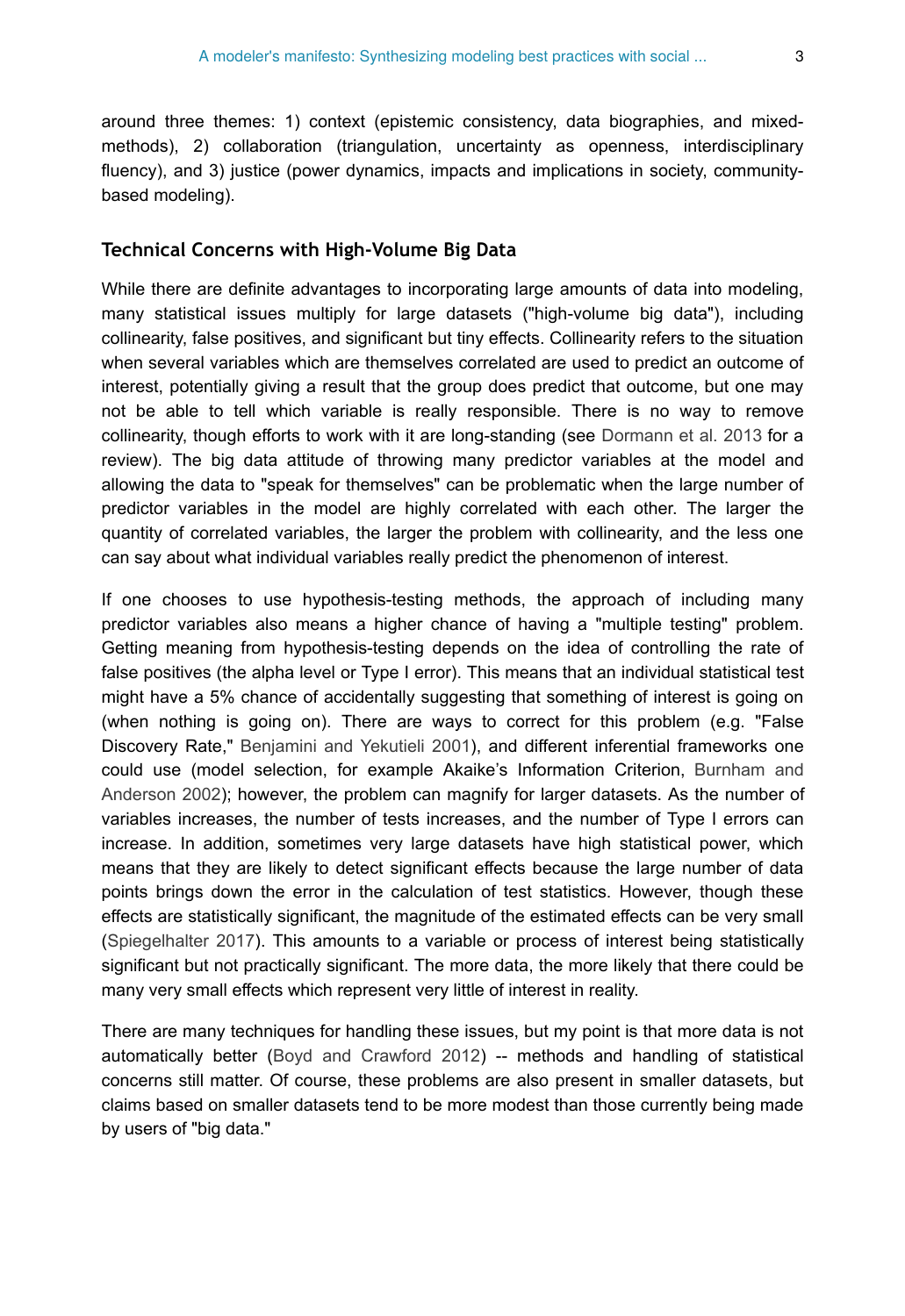#### **Context Issues with High-Variety Big Data**

Data collected over multiple decades by a large and constantly changing set of people raise issues of how to handle high-variety big data. This kind of big data is characterized more by the lack of control over its source than its quantity [\(Platin et al. 2017,](#page-27-1) [Salmond et](#page-27-2) [al. 2017\)](#page-27-2). Technical issues can include changes in experimental design, missing data, and observer effects. Finding ways to curate, harmonize, and re-purpose long-term datasets is a difficult – and iterative – process, as demonstrated in the establishment and enactment of a data standard for the Long-Term Ecological Research sites [\(Millerand et al. 2013\)](#page-26-2) and the assembly of data on model organisms into large databases ([Leonelli 2014](#page-25-0)). Statistical models of these datasets may have to be tailored to the changes in experimental design and observation processes, or else a subset of the data that is sufficiently complete will have to be used (essentially "throwing away" some of the data). To create a model which explicitly represents the observation process, analysts need detailed information on the methods of the study ("pre-reproducibility;" [Stark 2018\)](#page-28-1).

Unfortunately, [Porter \(1996\),](#page-27-3) summarizing a number of historians, notes that "books and journal articles must necessarily be inadequate vehicles" for sufficient information to actually reproduce another person's study. [Stodden et al. \(2014\)](#page-28-2) point out that "traditional materials and methods sections of most journal publications are simply too short to allow for the inclusion of critical details that make up an analysis. Often, seemingly innocuous details can have profound impacts on the results." Porter even goes so far as to say that "experimental regularities should perhaps be interpreted in terms of human skill rather than of stable underlying entities." So while modeling the observation process can be crucial to re-purposing high-variety data, this can be difficult if there is insufficient information available. This is particularly problematic in situations where many ecological datasets are "going dark" -- meaning that they are unpublished work which may be forgotten and lost, metadata and all [\(Heidorn 2008\)](#page-25-1).

Accounting for measurement methods is also a part of using participatory citizen science data, another form of potentially high-variety big data which is currently growing in popularity. (Note that I use the term "citizen science" in the broadest possible sense, referring to participatory research of all kinds, e.g. [Eitzel et al. 2017](#page-24-0).) Though some professional scientists may continue to doubt the quality of participatory data [\(Burgess et](#page-23-7) [al. 2017\)](#page-23-7), these projects can produce data of similar quality to professional scientists [\(Danielsen et al. 2014\)](#page-23-8). In fact, a wide variety of data validation procedures are used by participatory projects to account for both observer effects and the measurement processes themselves, including methods which apply before, during, and after data are collected [\(Wiggins et al. 2011](#page-28-3)). One example of a long-standing participatory project is the contributions of birders to ornithological studies, in which the data are used to study changes in bird populations over temporal and spatial scales that would have been impossible without public participation [\(Link and Sauer 2007\)](#page-26-3). And because of the potential for participatory science to democratize knowledge production (and the facilitating role scientists can play in the process, [Lave 2015\)](#page-25-2), this source of big data is particularly important for justice reasons as well as technical reasons.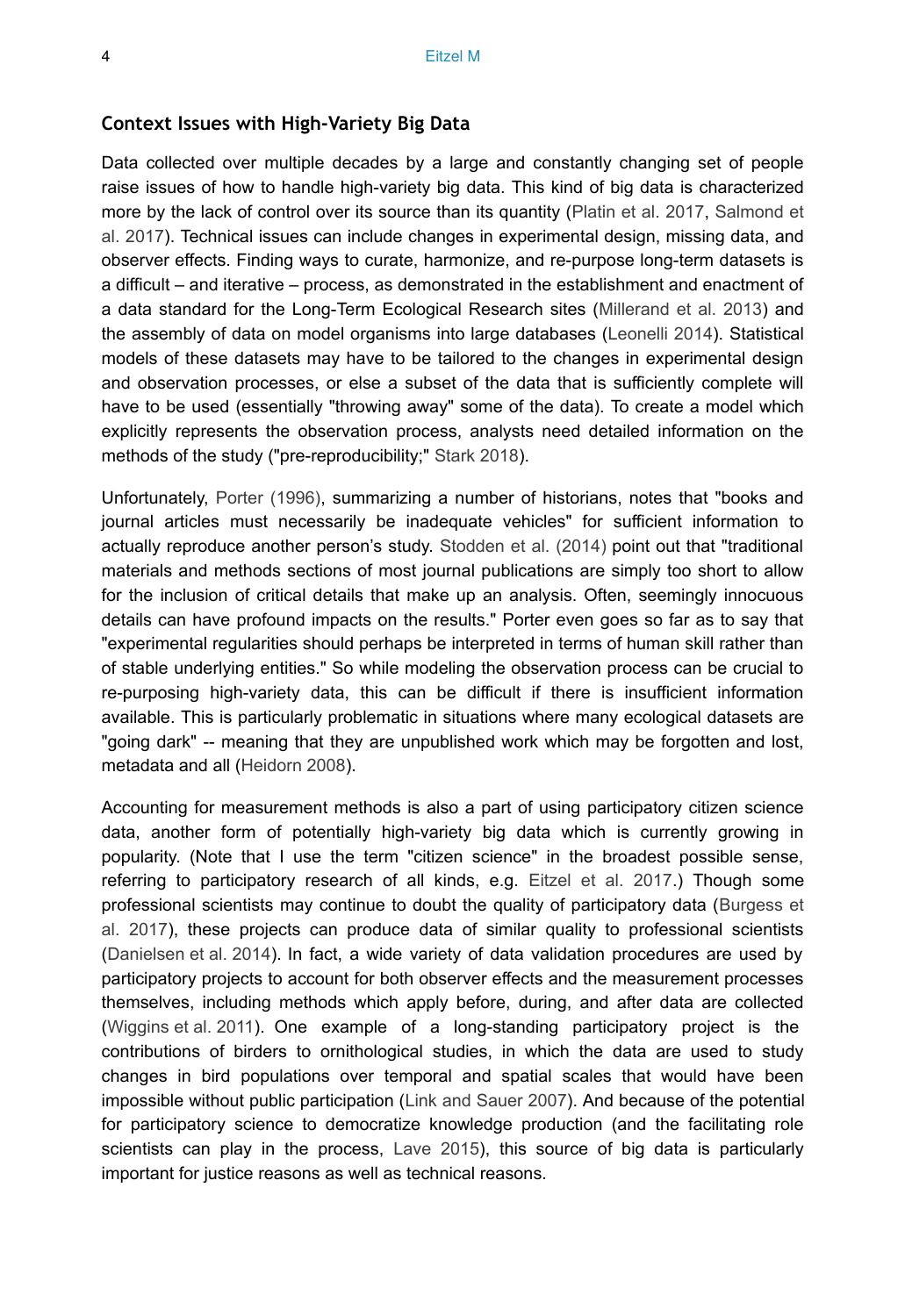#### **Limitations of and Justice Issues with Predictive Models**

Faced with enormous quantities of data and many variables, many analysts turn to predictive accuracy as a metric to avoid some of the issues raised above regarding highvolume big data. Concerning oneself only with the model's ability to predict known data can be a robust way to check models ([Breiman 2001\)](#page-23-9); however, the way these methods are currently practiced in data science can be problematic.

First, commonly-used predictive machine learning methods are notoriously opaque, though this can vary for the specific model in question. Many of them epitomize [Latour \(1987\)'](#page-25-3)s "black box": the results do not speak to why a phenomenon is happening, or how the modeling result is produced. I agree with [Efron \(2001\)](#page-23-10) that "the whole point of science is to open up black boxes, understand their insides, and build better boxes," whether that is in order to create a new technology, to improve human or ecosystem health, or to better understand the fundamental nature of matter and reality. And though some proponents of machine learning models even claim that we are witnessing the "end of theory" ([Anderson](#page-22-1) [2008](#page-22-1)) because these models can successfully make predictions without representing mechanism, this proclamation sweeps the underlying assumptions under the rug ([Salmond](#page-27-2) [et al. 2017](#page-27-2)). Often these assumptions are simplistic: that the data are independently and identically taken from the same statistical distribution ([Breiman 2001\)](#page-23-9), or that underlying relationships between variables or categories are linear (though the results and model behavior may be nonlinear). And even "automatic" methods require an analyst to choose an algorithm and to select values for its parameters [\(Bechmann and Bowker 2019\)](#page-22-2). Furthermore, in many of the pressing problems of the 21st century, we are heading outside the range of our historical data, and we cannot rely on linear predictive assumptions as we move beyond known system behavior ([Cox 2001](#page-23-11)). We must have some idea of mechanism if we want to make guesses about behavior outside the range of conditions we already know about. There are efforts underway to gain insight into these types of models (e.g. [Azodi et al. 2020\)](#page-22-3), and predictive models can still be useful even when we are interested in mechanism, for example as part of data exploration ([Moore et al. 2019\)](#page-26-4) -- but they are not beyond theory.

Not only do black box models not help us understand the answers they give -- they can also be dangerous societal tools. [O'Neil \(2016\)](#page-27-0) describes situations in which algorithms become self-fulfilling prophecies which disproportionately affect vulnerable populations, with no recourse to appeal opaque decisions due to the often proprietary nature of the models. She gives the example of questionnaires given to people convicted of crimes, asking about their friends, family, and neighborhoods, then correlating this information with the probability of being incarcerated again (recidivism), and basing the length of their sentencing on their probability of recidivism. Upon completion of their incarceration, the person then has a record with a long prison sentence, may not be able to obtain employment, and may then end up back in prison. The model validates itself, and the person cannot appeal to the black box. These algorithms are also often scalable to ever larger populations of people and transferable to many different domains. These factors, along with the conflation of quantification with "truth" via big data, entrench any biases inherent in the input data ("garbage in, garbage out"), often reinforcing systemic injustice.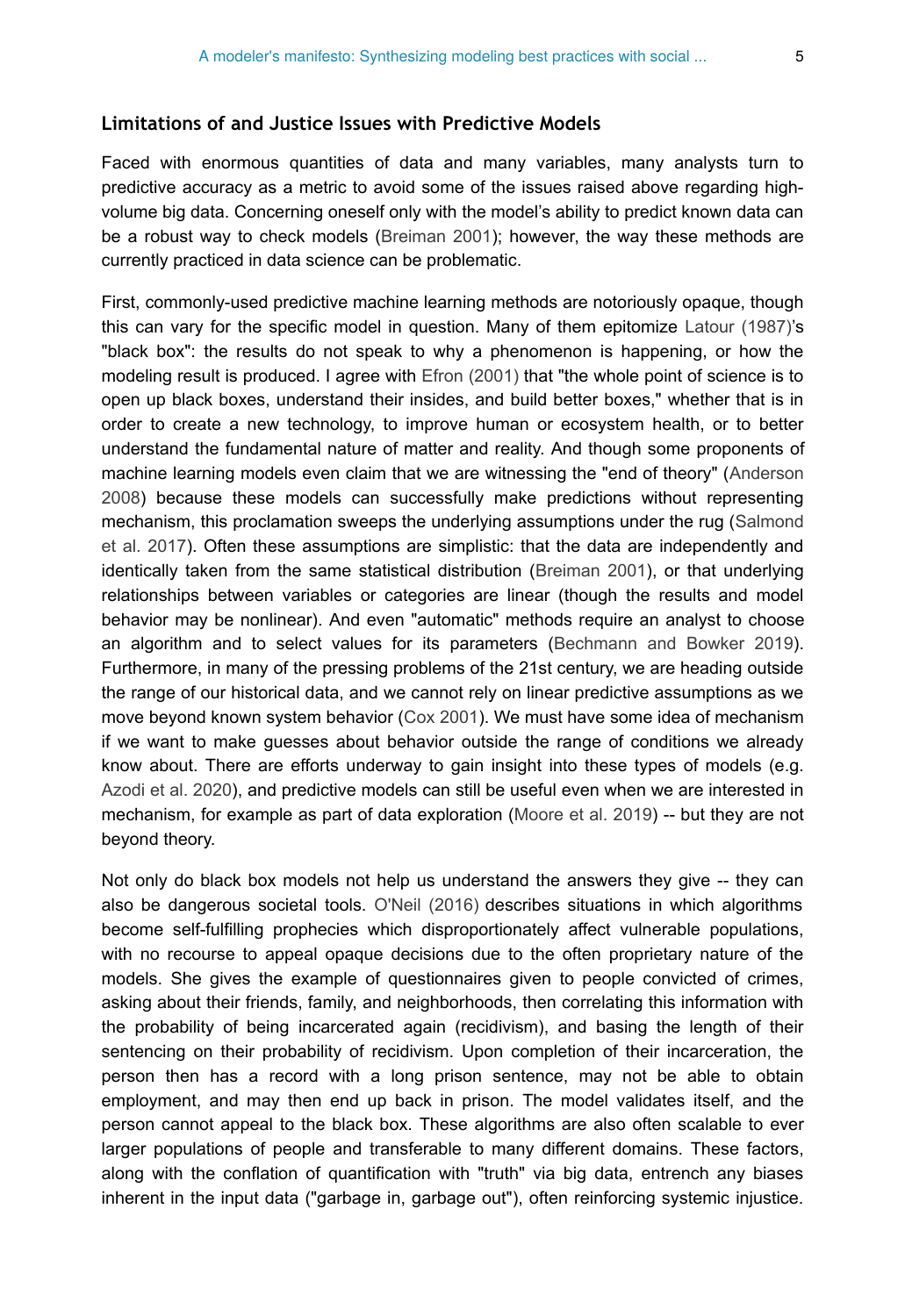In addition, personal data gathered for one purpose is often re-purposed, potentially in ways which violate commitments to privacy and ethics ([Boyd and Crawford 2012\)](#page-23-6). Certain groups may be disproportionately impacted by these practices but (for a variety of reasons) have no access to the tools to either criticize existing analyses or to create their own counter-analyses ([Mah 2017](#page-26-5)). All of these justice issues are swept under the rug of the assumption that large volumes of data will benefit the greater good.

I have been especially critical of predictive, algorithmic models. It should be noted that there are efforts underway to audit these kinds of algorithms (e.g. [Bodo et al. 2018](#page-22-4), [Wilson](#page-28-4) [et al. 2021](#page-28-4)), and not all predictive modeling is unjust, while not all mechanistic modeling is just. My point here is to raise the issue that modeling, regardless of the type, should be done more critically and transparently, in ways that make sense for that type. And all kinds of modeling can benefit from being placed in their larger context: Rather than more mathematical validation tools, modeling needs more contextual validation tools. Interdisciplinary engagement between modelers, with technical skills for working with big data, and STS scholars, with skills for critiquing the processes of science, could be a fruitful way to move towards these kinds of tools. In particular, data scientists could work to make modeling more transparent and accessible to critique, and STS scholars could work to gear critique towards applied changes to practice. The need to fill this interdisciplinary gap led me to seek social science training that could point me towards modeling practices that might address some of the problems I have described.

#### **Data Resources for Review**

The issues I have raised in the introduction led me to seek out discussions with colleagues in a wide range of social science disciplines, including anthropology, communications, environmental justice, feminist studies, geography, psychology, science and technology studies, and sociology. During 2015-2018, through one-on-one meetings, participation in group events, auditing courses, and joining reading groups, I compiled a bibliography of pieces that addressed my questions regarding "better" modeling that could mitigate or avoid some of the issues I'd encountered. In reading this material, I reflected on how these social science framings (especially those from feminist STS) could inform my own modeling practices. From 2017-2020, I thematically coded these reflections via an iterative writing process [\(Gibbs 2015\)](#page-24-1) into a modeler's manifesto of potential practices distilled from the range of materials I was reading. Because this method of synthesis is subject to my own biases about what practices are most effective and what changes in modeling are most important, I provide an appendix detailing my background and values and how they influenced my choices (Suppl. material [1\)](#page-28-5). This strategy follows the feminist STS practice of "situating oneself" ([Haraway 1988](#page-25-4)), which I will describe in more detail in the Discussion under "Contextualizing Modeling."

Below, I outline the questions behind the project and my methods for evaluating and validating the results.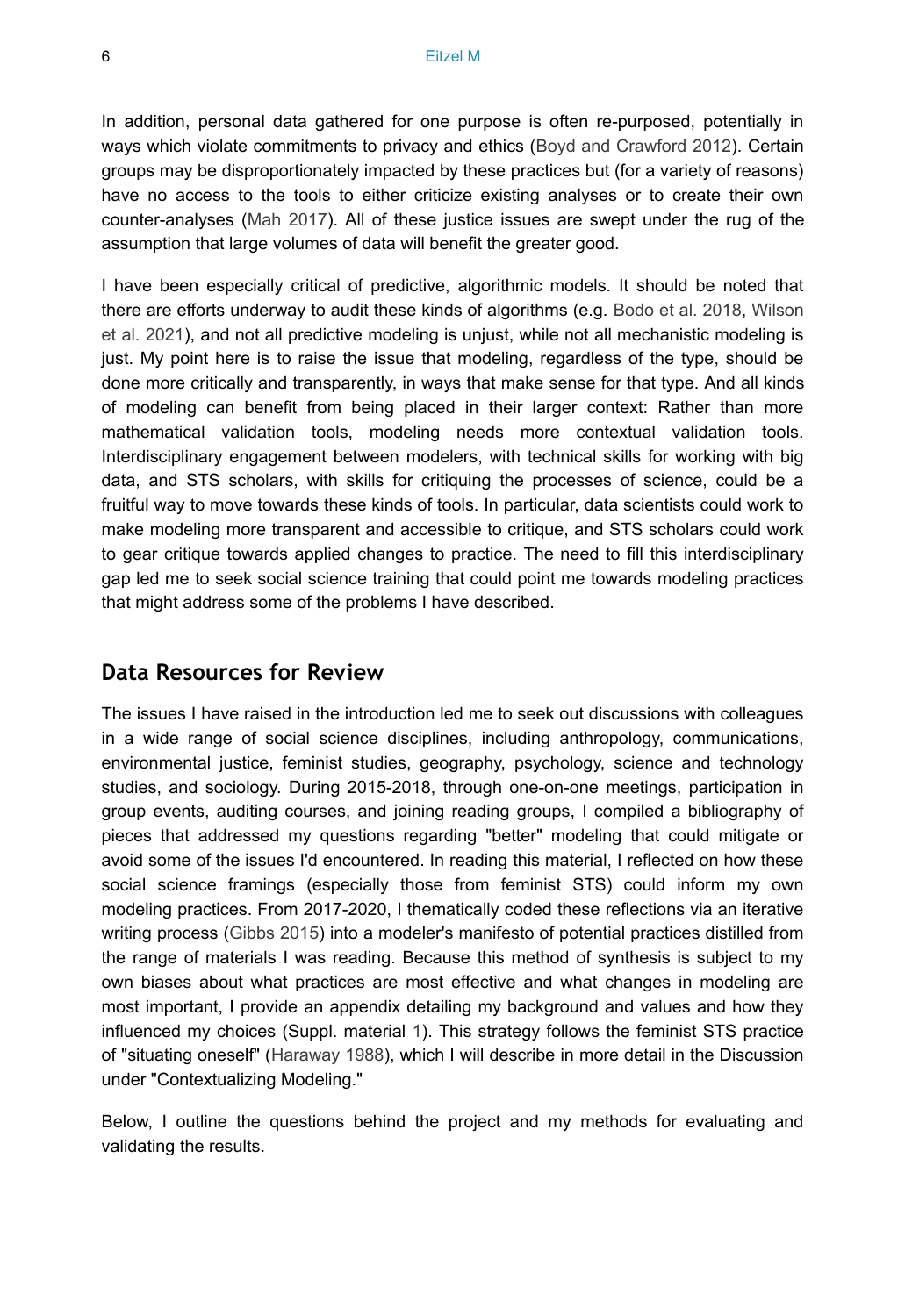#### **Research Questions**

The questions that drove my literature review and synthesis process were the following:

- 1. How do we make self-consistent epistemic choices based on quantitative modeling results (i.e. understanding how the methods are designed to produce knowledge and evaluating how well we follow those methods)? How do we use both qualitative and quantitative information and reasoning to do so?
- 2. What is an effective way to re-purpose existing data, and is the gain from using this data worth the effort it takes to properly model a variety of quirks in experimental design or obervation process?
- 3. How can we use social science framings, and Science and Technology Studies in particular, in an applied way to work with issues of irreproducibility (the inability to confirm the results of published research) and declining trust by the public in scientists in general and modelers in particular?
- 4. How can we create and use models, especially algorithmic and big data models, in a more just way (specifically, to ensure equitable benefit for those who are impacted by the models)?
- 5. How are modelers already discussing and addressing these issues?

#### **Evaluation/validation Process**

Assembling the manifesto practices was a qualitative research process, therefore I followed best practices for assessing qualitative research in checking the credibility, consistency, and transferrability of the manifesto [\(Merriam and Tisdell 2015\)](#page-26-1). I used the following cross-checking processes:

- 1. I grounded the manifesto practices in literature from a variety of social sciences (in particular, triangulating between anthropology, geography, sociology, science and technology studies, and feminist studies). (This cross-checking establishes believability or credibility, as a qualitative version of internal validity.)
- 2. I checked my practices with the published writings of other modelers who were discussing ways of making modeling better and more trustworthy. (Establishing logical consistency by checking with outside reasoning, as a qualitative version of reliability.)
- 3. I cross-checked my thinking with others both in and out of my own personal network of modelers and social science scholars: both colleagues as well as editors and anonymous peer reviewers gave insightful comments on the practices and literature I had assembled. Both modeling and social science colleagues indicated they would use the manifesto in teaching their students, indicating good potential for transferrability (qualitative generalizability).
- 4. I continued to read new literature suggested by colleagues until the practices had stabilized at the nine presented below; that is, new literature I encountered tended to fit in with one of the existing practices. This resembles saturation in qualitative sampling (similar to ensuring a large enough sample size in quantitative work).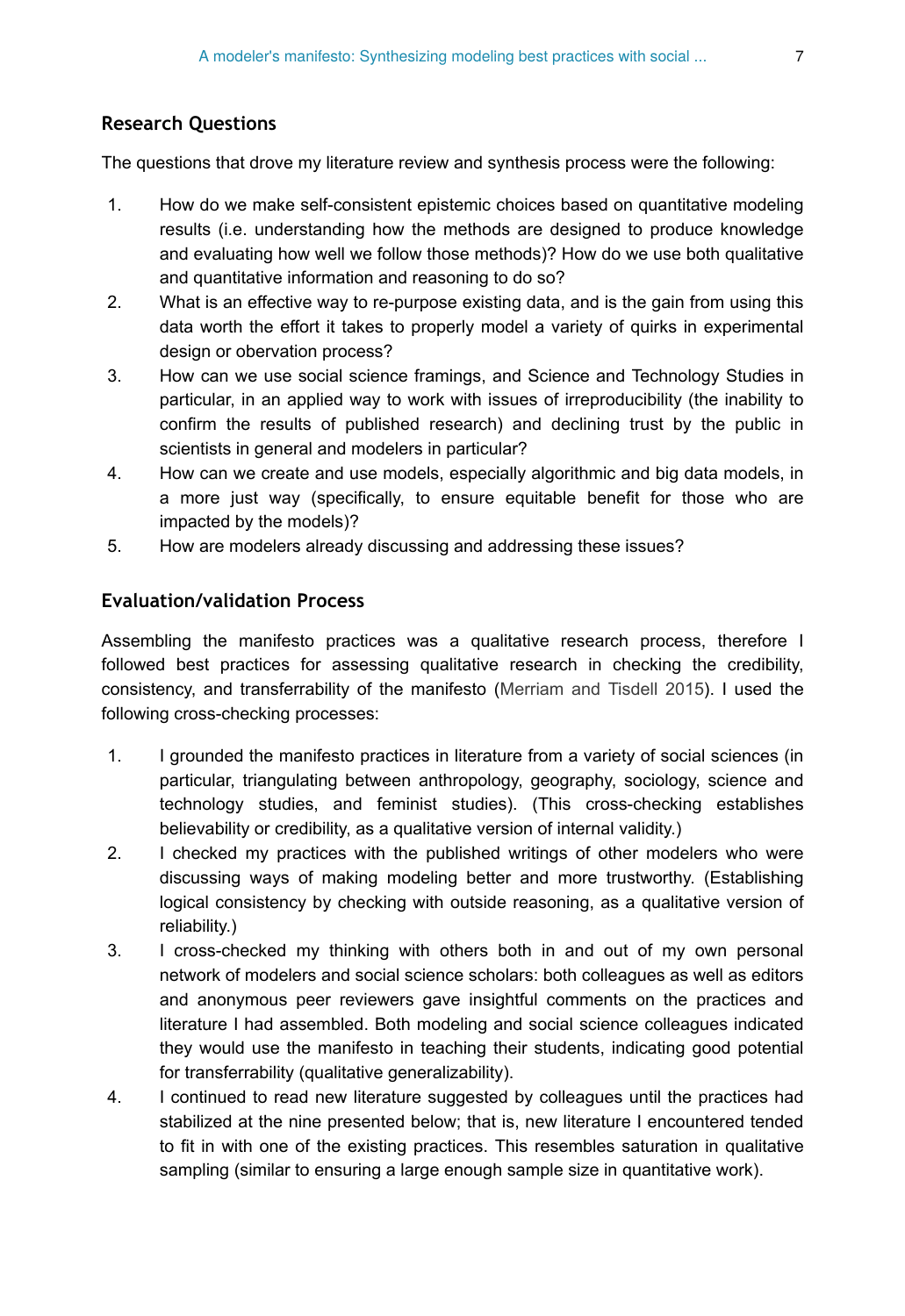As a tool for modelers to apply to their own practice, for those developing data science pedagogy, and as a conversation-starter, I believe the manifesto is relatively rigorous as per the above validation processes.

#### **Discussion**

I have already noted situations with big data and predictive algorithms where modeling involves hidden and not-so-hidden biases. Because both critical scholars and practicing modelers are aware that modeling and data science can be subjective and deeply entangled with justice issues, we need modeling practices and ways of thinking that enable us to articulate and address these aspects of modeling. In the sections that follow, I draw from a multi- and interdisciplinary range of literature to collect critical data science and modeling practices that could serve this need. The organizing themes of these practices draw from my engagement with feminist STS, so I begin by briefly reviewing important ideas from [Haraway \(1988\)](#page-25-4)'s "Situated Knowledges" and putting them in conversation with allied thinking from modelers.

One way to try to understand the world through a lens distorted by known and unknown biases is to use more than one kind of lens, noting how each may distort the picture. This strategy is a key component of "feminist objectivity," which is "about limited location and situated knowledge" ([Haraway 1988](#page-25-4)). "Feminist" here refers to the discipline in which this idea originated, and because it focuses on how our identities and social positioning shape how we know things, but the approach applies well beyond women or feminism. "Limited location and situated knowledge" refers to the context-sensitive nature of our claims to knowledge. If researchers are transparent about the kinds of biases in our particular view of the world, we can bring our knowledge together with other views to create a more complete picture of reality, or "better accounts of the world," as Haraway puts it. She suggests that each way of knowing, no matter how technologically mediated, is "a wonderfully detailed, active, partial way of organizing worlds." So, to create a better account of the world, more than one of these partial accounts or partial knowledges is necessary. She means, "not partiality for its own sake but, rather, for the sake of the connections and unexpected openings situated knowledges make possible." We can therefore potentially see things with multiple partial knowledges that we could not see with only one perspective.

This framing of each model as a partial picture of the world aligns with modelers' thinking as well, particularly the understanding that "all models are wrong, but some are useful" [\(Box and Draper 1987\)](#page-23-12). Further, [Shackley et al. \(1998\)](#page-27-4) conclude that "in any particular practical application, a variety of models are likely to be required, each of which is tailored to a different, fairly specific objective and defined at an appropriate scale of behaviour and measurement." So, simpler models may be used to generalize and inspire questions for further investigation, while more complex models may be used to represent a particular system and help make management decisions ([Holling 1966](#page-25-5)).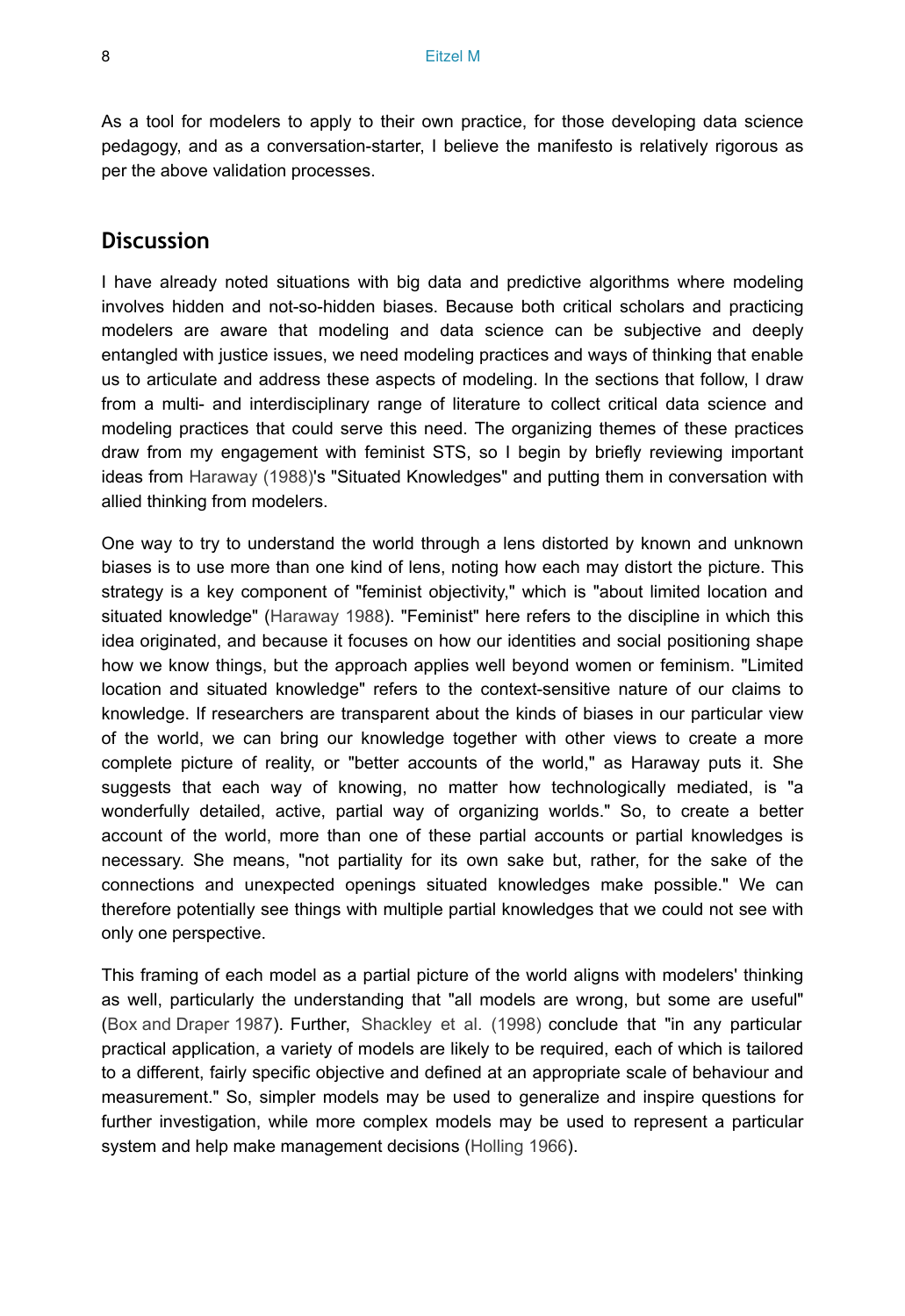Below, I explore these ideas of models as partial knowledges further and outline nine proposed practices, merging my own observations as a practicing modeler with advice and thoughts from both modelers and social scientists from many different disciplines. I name the disciplines of the authors I cite in the manifesto practices (largely based on their affiliations), to give a sense of the breadth of the advice base. The practices are organized into a set of three themes: context, collaboration, and justice.

#### **Theme 1: Contextualizing Modeling**

In my pursuit of science and technology studies training and my examination of my own modeling experiences, it became clear to me that contextualizing modeling was a key practice, in a broad sense: both in from the perspective of feminist objectivity ("situating" models) and in the sense of detailing methods to improve reproducibility (research question 3). The practices I group under "context" help to allow for better use of highvariety data (research question 2), and also speak to the evaluation of technical considerations associated with high-volume big data (research question 1).

#### **Practice 1a) Epistemic consistency: Know the epistemology that underlies methods and draw conclusions appropriately**

A key context for quantitative modeling is the epistemological background of a method: what is the underlying reasoning for how we believe we can learn about the world from the method? In my experience, understanding this is surprisingly difficult when canned software (whether open-source or proprietary) makes it easy to apply methods without being familiar with the underlying assumptions. Fortunately, I have found abundant online resources and training courses regarding the underlying assumptions of models and have been able to ask computer science and statistics colleagues to explain the often impenetrable documentation and underlying assumptions accompanying canned procedures. In more deeply investigating the epistemological background of statistical methods I have used in my work, I found that the history of the methods is important. For example, [Fisher \(1926\),](#page-24-2) in the famous statistics paper that originated the criterion of p<0.05, originally mentioned that criterion as a guideline in illustrating a point -- Fisher even used the phrase "personally, the writer prefers." Perhaps in a particular case, p < 0.01 is more appropriate, or p < 0.10. Consulting the history of science literature, I found [Porter](#page-27-3) [\(1996\)](#page-27-3) summarizing the philosophy of Pearson (of the ubiquitous Pearson correlation in statistics): "A correlation, after all, is not a deep truth about the world, but a convenient way of summarizing experience." So Pearson's correlation was always intended to be used conservatively when drawing conclusions. More recently, statisticians [Gelman and Loken](#page-24-3) [\(2014\)](#page-24-3) suggest that we should be conservative in our claims regarding p-values, while [Spiegelhalter \(2017\)](#page-28-0) suggests emphasizing effect sizes (rather than p-values) and using pvalues informally in exploratory analyses. Several statisticians have argued that "Hypothesizing After Results are Known" (HARKing) is less problematic when authors are explicit about the exploratory nature of their work [\(Gelman and Loken 2014,](#page-24-3) [Munafò et al.](#page-26-0) [2017](#page-26-0), [Rubin 2017a,](#page-27-5) [Rubin 2017b](#page-27-6)). These are examples from statistics, but epistemological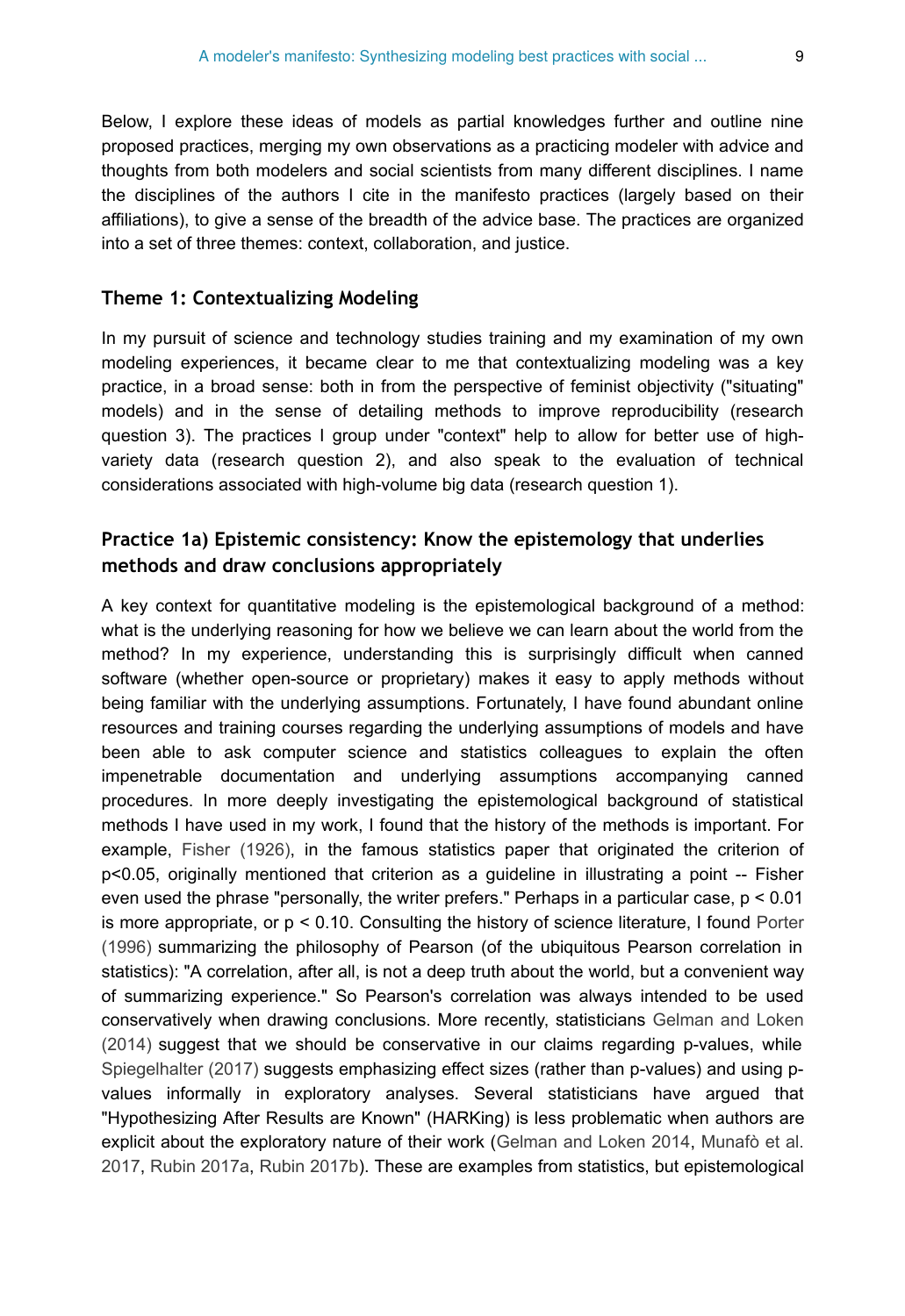guidelines and histories exist for all types of modeling, and modelers could seek them out for their particular context.

A final note on epistemic guidelines: once I felt confident in the epistemic underpinnings of a method, if the restrictions of a particular quantitative epistemology felt uncomfortable, I have investigated alternatives. Hypothesis testing uses a construction of "null" versus "alternative," and either of these terms could be interpreted negatively or dismissively, while model selection approaches ([Burnham and Anderson 2002](#page-23-5)) do not label or conceptually privilege one model over another, instead ranking a set of models based on predictive fit and parsimony. This conceptual framing may be desirable if some of the models reflects the knowledge of a marginalized group (e.g. Indigenous people, women, people of color, etc) because small differences in framing can have subtle but important impacts on research participants and collaborators. Also, Bayesian inferential philosophy in the form of "updating" prior knowledge with data appealed to me because it could more closely mirror aspects of learning (e.g. constructivist educational psychology, in which learners build on what they already know, [McInerney 2013\)](#page-26-6) than hypothesis-testing strategies.

### **Practice 1b) Data biographies: Report the details and learn the ethnography of modeling**

Another way of conceptualizing "giving context to modeling" is to provide more detail on the experimental apparatus, broadly construed, as a "data biography." Feminist studies scholar [Barad \(2007\)](#page-22-5) points out that researchers of all kinds really study phenomena rather than objects. She quotes physicist Niels Bohr's conclusions regarding the wave-particle duality of quantum physics: "the unambiguous account of proper quantum phenomena must, in principle, include a description of all relevant features of the experimental arrangement." Barad extends this to the political and social contexts of an experiment along with the description of experimental equipment. Along the same lines as this broader "apparatus list," science and technology studies scholar [Taylor \(2010\)](#page-28-6) suggests mapping the connections of one's work: "things that motivated, facilitated, or constrained [your] inquiry and action." In addition, sociologist [Clarke \(2005\)](#page-23-13) suggests that the experimenter themselves is a part of the apparatus to be described, and Indigenous scholars [Walter and](#page-28-7) [Andersen \(2016\)](#page-28-7) point out the need for the researcher to clarify their research standpoint. (See Suppl. material [1](#page-28-5) for my description of how my background and values have influenced the process and content of this paper. Note that self-disclosure as I have chosen to do it for this paper may or may not be appropriate for other researchers or situations.)

Acknowledging that modeling frequently does not proceed in a linear, logical fashion -- and that recording the reasons for various decision points may aid understanding of how the final result came about -- is recognized by both engineers, suggesting describing modeling "paths," [\(Lahtinen et al. 2017\)](#page-25-6), and by geographers and environmental scientists who seek to reveal the modeling "improvisation" process ([Landström et al. 2013\)](#page-25-7). Some methods have been proposed to give more background detail on models, for example TRACE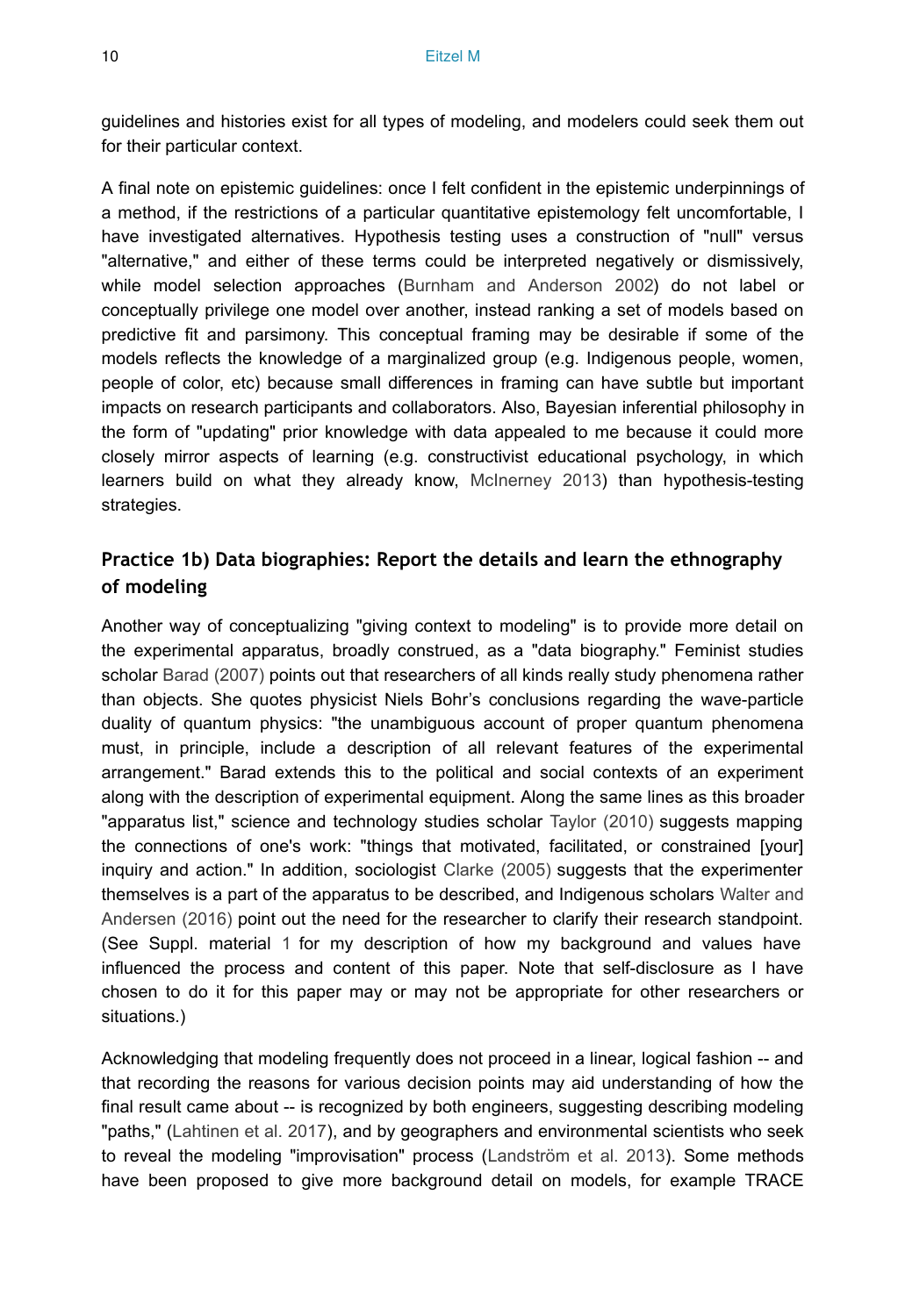(TRAnsparent and Comprehensive Ecological modelling documentation, from complexity modelers [Grimm et al. 2014](#page-24-4)). Writing a data biography is also a way of "re-centring the agency of human actors [scientists] in generating, collecting, and collating big data," (from geographers and environmental scientists [Salmond et al. 2017\)](#page-27-2) or reporting on the "relational empiricism" of your work: being attentive to "the relations that constitute its objects of study, including the investigator's own practices" (from science and technology studies and feminist studies scholars [Verran 2001](#page-28-8), [Kenney 2015\)](#page-25-8). Being aware of and representing one's own biases and values will help with triangulation processes so that other knowledge on the topic with different biases can be compared and contrasted, as argued by epidemologists [Munafò and Smith \(2018\)](#page-26-7).

Methods for writing such "data biographies" could include extending a methods section to describe more details of the work or creating appendices with additional detail. Some journals now offer or suggest venues to publish more detailed accounts of methods (for example, www.protocols.io). One could publish a companion paper which describes the contexts in which the model arose, how the people involved interacted, what each of their backgrounds and perspectives were. In order to write a data biography, one may need to keep a modeler's notebook or journal to keep track of choices and the reasons for them (proposed by modelers [Grimm et al. 2014](#page-24-4), [Lahtinen et al. 2017\)](#page-25-6). The presence of thorough data biographies would help immensely in the analyses of high-variety big data and reproducibility of existing studies (helping to meet the requirement of "pre-reproducibility," according to statistician [Stark 2018](#page-28-1)), and could also be valuable for historians and science and technology studies scholars. Perhaps interdisciplinary collaborations could provide guidance for modelers about which details could be most useful to record -- details they might not themselves think to mention.

Several issues arise from this idea of a data biography. First, how does one know which details of a context to include as part of the "apparatus list" (raised by geographer [Bergmann 2016](#page-22-6)) -- where does one stop? One proposal is to conduct a thought experiment: would the results change if one substituted something different? If so, it could be mentioned, at least briefly, in the data biography. A similar practice could be employed for describing one's own biases and background, highlighting those aspects that most influenced the choices made in the work. A second issue is that in all forms of scientific transparency, the issue of vulnerable populations and data privacy cannot be ignored. In those cases, it is appropriate to work directly with the populations themselves to determine how to balance their privacy and sovereignty with scientific transparency.

As a final note, I have sometimes been on the other side, trying to re-purpose data or conduct a meta-analysis when the original study does not provide enough detail to model the observation process. In these cases, I have found myself using qualitative research methods (often learning them inefficiently "on the job"), e.g. interviewing the researchers about their methods. I would have benefited from more formal training in ethnographic methods, either via interdisciplinary instruction on mixed methods, getting advice from colleagues with these skills, or directly collaborating with them, in order to more effectively obtain the needed information in an appropriate timeframe.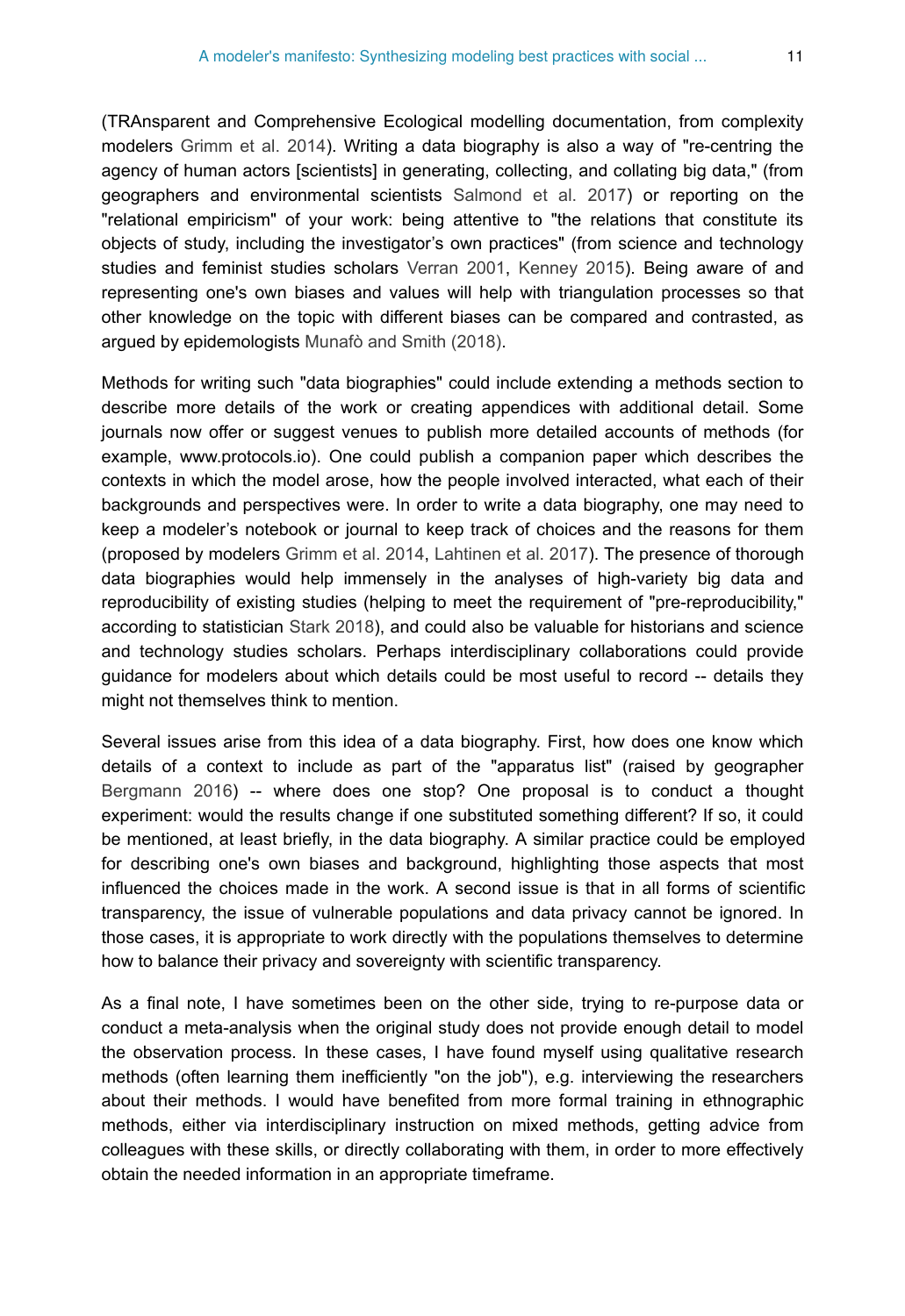#### **Practice 1c) Mixed-methods analysis: Frame modeling processes as including quantitative and qualitative components**

There can be an element of qualitative data synthesis at work behind quantitative models, which can also be valuable context to acknowledge. Many modelers openly recognize that data can be quantitative or qualitative [\(Grimm et al. 2014,](#page-24-4) [Elsawah et al. 2017,](#page-24-5) [Munafò and](#page-26-7) [Smith 2018](#page-26-7)) and there are many modeling methods which can incorporate a wide range of data (examples: agent-based modeling from anthropologist [Agar 2003;](#page-22-7) expert solicitation of Bayesian priors from statisticians and ecologists [Kuhnert et al. 2010\)](#page-25-9). Would it be a stretch to acknowledge qualitative reasoning as well? For example, one could qualitatively integrate one's prior (possibly quantitative) knowledge and past experience into the qualitative aspects of models one creates (functional forms, variable choices). This idea is consistent with the "information processing" model of constructivist educational psychology, in which learners build on past experience as they take in new information [\(McInerney 2013\)](#page-26-6). Acknowledging qualitative thinking and methods need not weaken the credibility of a model: according to educational researcher [Le Roux \(2017\)](#page-26-8) "rigour does not lie in the chosen method per se, but in the judicious application of the method and explaining how the process was implemented." Clear accounting of qualitative reasoning and applying established qualitative analysis like the "constant comparative method" in Grounded Theory (described by sociologist [Charmaz 2014](#page-23-14)) could improve the rigor of a study through greater transparency in and understanding of the process. And qualitative analysis could also be useful in assessing models: one could use individual cases as a kind of "ground-truthing" of heavily quantified modeling results, treating the model as a narrative (as described by geographers and environmental scientists [Millington et al.](#page-26-9) 2012). It is sometimes challenging, however, to retain and report the qualitative knowledge in a highly quantitative and possibly automated modeling process, particularly in typical Methods sections of journal articles, so modelers could find ways in appendices and other venues to include this information in their data biographies.

As I have reflected on how to define quantitative and qualitative analysis, I found that I iterate between both ways of thinking. As I searched for guidance on what distinguished quantitative from qualitative methodology and how to combine quantitative and qualitative data, I eventually concluded that the two are surprisingly commingled, even in existing modeling practice. I encountered many different definitions of "qualitative," and even having learned qualitative research methods, I see easy ways to flexibly apply quantitative assessments to qualitatively-generated data. Similarly, I can identify many points in a quantitative analysis which involve qualitative assessments. For example: looking at a graph of quantitative measurements and then proceeding based on a qualitative observation about the shape of the graph or the clustering of the points; integrating quantitative knowledge about many different sources upfront into a qualitative sense of what to expect from a model result or model performance indicator; or using qualitative arguments to explain quantitative results. And qualitative approaches to data collection can provide valuable insight into designing model structure or determining model parameters. In many ways, the distinction between qualitative and quantitative methods is less about theoretical differences and more about analytical cultural differences. I am an example of a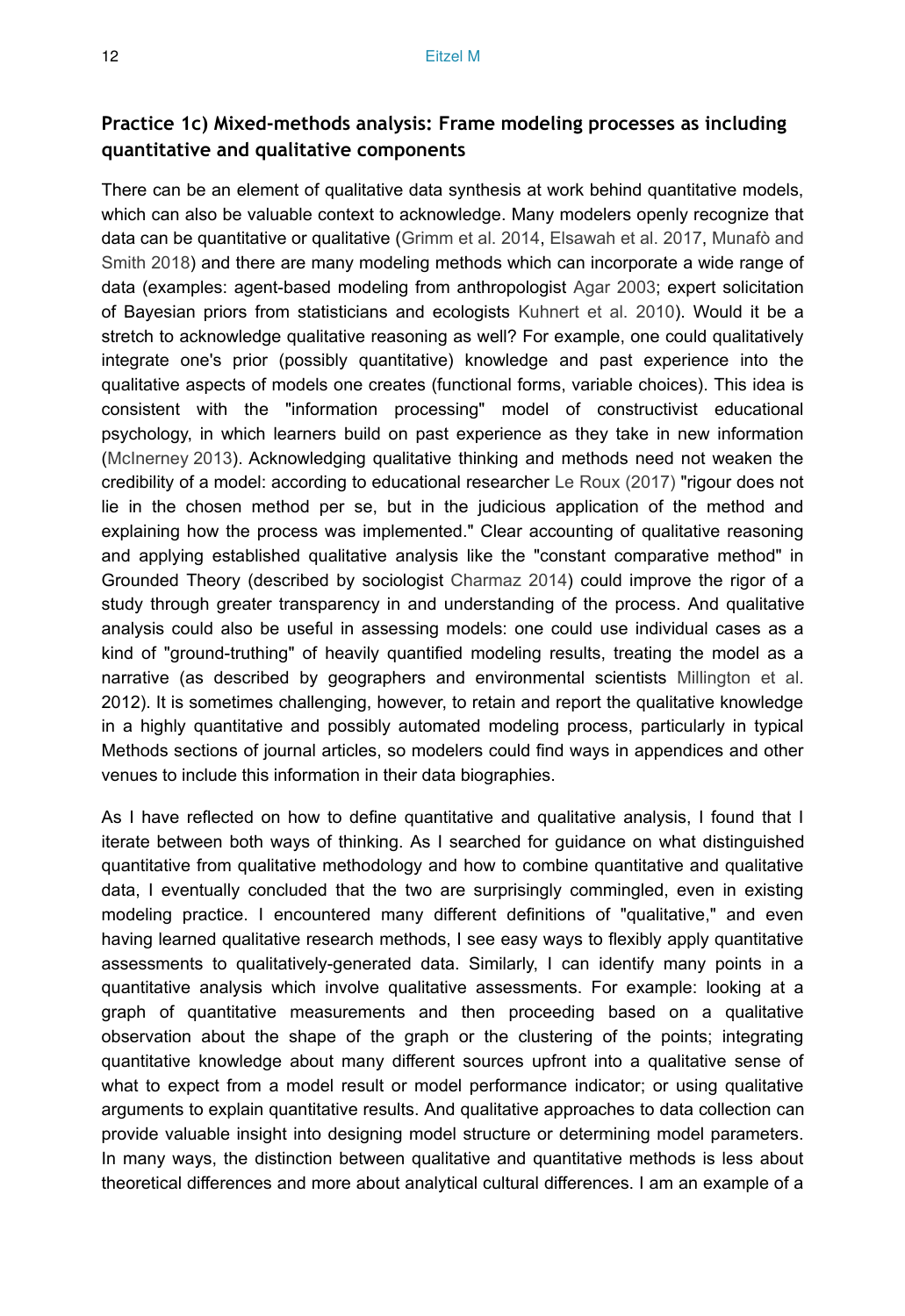quantitatively trained researcher who has since learned qualitative methods, and I find that the ability to choose between methods in either category -- and sometimes combine them -- lends richness and rigor to my analysis. And there may be cases where qualitative analysis is taken more seriously if the researcher can speak the language of quantitative analysis as well (e.g. anthropologist [Levin 2019](#page-26-10)).

#### **Theme 2: Collaboration with Other Partial Knowledges**

Giving modeling better context allows better perspective on why phenomena might appear a certain way through a given modeling process, but this way of seeing is still only a partial view of the object of interest. Feminist objectivity suggests that we must also find ways to bring a given model into dialogue with multiple other partial views or knowledges in order to get a more complete picture (as per Haraway's "Situated Knowledges"). The practices I group under "collaboration" address ways to implement this strategy. They can help in assessing the technical issues with high-volume big data and lay the groundwork for addressing the issues of algorithmic knowledge (research question 1); this set of practices also connects with issues of reproducibility (research question 3).

### **Practice 2a) Triangulation: Because no modeling technique is truly objective, seek ways to check models using other knowledge**

All models are partial representations, so one way to get a more complete picture is to use "triangulation," a method used by social scientists to bring multiple different datasets or sources of knowledge to bear on the same question (see educational researchers [Merriam](#page-26-1) [and Tisdell 2015](#page-26-1)). Borrowing metaphorically from the mathematical method of locating a point based on distances from other points, this kind of comparative data analysis allows researchers to see where different data connect, substantiate each other, or offer different perspectives. Feminist studies scholar [Haraway \(1988\)](#page-25-4) suggests that "the knowing self is partial in all its guises, never finished, whole, simply there and original; it is always constructed and stitched together imperfectly, and therefore able to join with another, to see together without claiming to be another." When bringing together multiple partial knowledges, one possible set of outcomes centers on how and where the knowledges intersect or agree (see engineers and epidemiologists [Lahtinen et al. 2017](#page-25-6), [Munafò and](#page-26-7) [Smith 2018\)](#page-26-7). Historical ecology (in which multiple kinds of historical accounts are used to reconstruct how landscapes appeared in earlier times) is a good example of triangulation of different datasets to find agreement (e.g. [Grossinger 2012](#page-24-6)).

Bringing multiple knowledges together does not always result in consensus, however, and allowing for knowledges not to eliminate each other when they do not agree is critical: collaborative modeling should not erase difference (see geographers and interdisciplinary scholars [Klenk and Meehan 2015\)](#page-25-10). Where data or analyses do not agree, we can strive to represent the multiple stories that emerge from the models, possibly in the data biography. When accounts conflict, we can benefit from knowing why. Is it because we have not fully understood each account? Is there missing information from one or both? Has one side been marginalized and one enabled and there are political and social reasons why these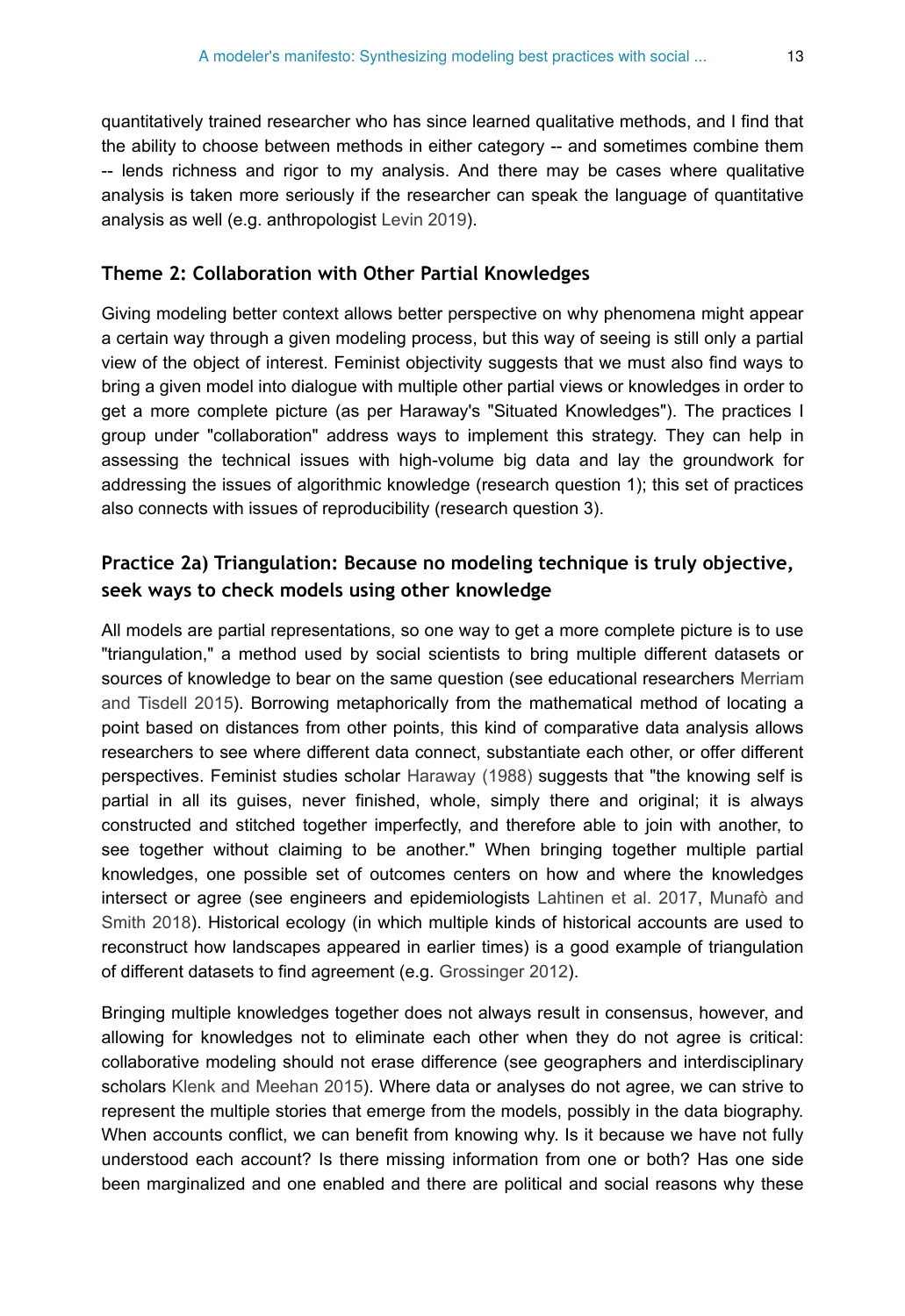accounts do not intersect? Is the mismatch due to some difference in the epistemic underpinnings of the two accounts? By investigating these differences we may come to understand more about the system as well as the people studying it, and the methods they (or we) use.

There are established methods for triangulation in the form of meta-analysis. One prominent example from health research is the Cochrane method for combining information from different studies ([Higgins et al. 2019\)](#page-25-11). In addition, models can incorporate observation process explicitly, for example statistical ecologists [Link and Sauer \(2007\),](#page-26-3) who represent the improvement of birders in identifying birds by including an "observer effect" in which each birder's count can increase over time independent of the actual number of birds present. Models like these position the observer as a force in the model rather than ignoring the human process of observation. This could be a way of situating the knowledge of multiple studies relative to each other, and while it may begin as a mainly methodological choice (e.g. representing the uncertainty of the measurement process), explicitly modeling observation processes could provide an entry point for other aspects of situating knowledge (e.g. asking questions about why things were measured, who was involved, and so on). Some possible ways to bring together different datasets and models to see how they agree or disagree include: comparing modeling results or initial data exploration with other researchers' data or with other groups' knowledge (for example, Indigenous or local peoples' knowledge), or with other datasets; formal sensitivity analysis of model parameters and assumptions or subsets of data to determine what model assumptions change the results; using more informal "analytical flexibility" (as per statisticians, epidemiologists, and psychologists [Munafò et al. 2017\)](#page-26-0) to check the robustness of results by trying a variety of inputs and choices and comparing the outputs; and/or using the literature review component of the project's write-up as a way to triangulate, reorienting a "background" or "discussion" section of a paper to emphasize the comparison of the results with what other studies have found using different data or methods. These suggestions are not novel modeling or writing practices -- rather, I am suggesting that we frame them for ourselves more explicitly as triangulation processes.

Triangulation also has something to offer the reproducibility debate. As described in the Introduction, actually reproducing studies requires more than reading methods (from historians of science and statisticians [Porter 1996,](#page-27-3) [Stodden et al. 2014](#page-28-2), [Stark 2018](#page-28-1)). The technical aspects of reproducibility are challenging enough, and many researchers are working to make this easier (see environmental scientists [Boettiger et al. 2015,](#page-23-15) [Kitzes et al.](#page-25-12) [2017](#page-25-12), [Ram et al. 2018](#page-27-7)) -- however there is a level at which replication may be theoretically impossible because the researchers, the place, and the time are all different from the original. Therefore, more broadly, we could re-frame scientific reproducibility as a triangulation process, explicitly acknowledging that each study is necessarily different. Then, if the aim is to replicate results, at best a study may only be partially confirmatory of the original.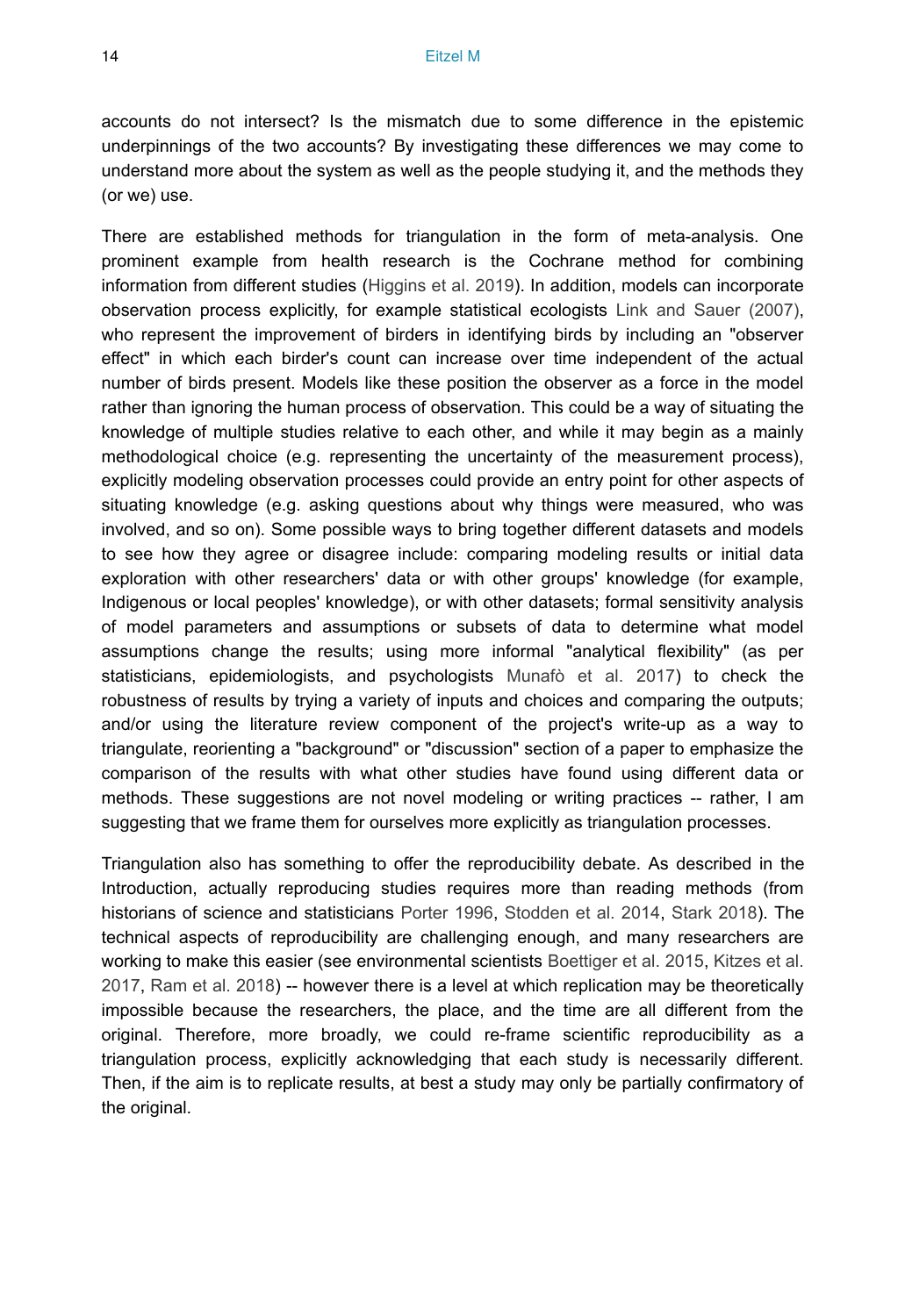#### **Practice 2b) Uncertainty as openness: Reframe uncertainty as an invitation for collaboration rather than failure**

Multiple stories are another way to reframe modeling uncertainty, as well. Environmental scientists [Petersen et al. \(2011\)](#page-27-8) outline several different attitudes towards uncertainty: the "deficit view" in which uncertainty is a number to itself be quantified, reduced, and eventually eliminated; the "evidence evaluation view" which "focuses on generating robust conclusions and widely shared interpretations of the available limited knowledge" through building scientific consensus; and finally, the "post-normal view" (drawing on the definition of "post-normal science" from philosophers of science [Funtowicz and Ravetz 1993](#page-24-7)), in which uncertainty is an inherent property of complex systems. Anthropologist [Mol \(2002\)](#page-26-11) describes this last view as the "permanent possibility of alternative configurations," calling the potential for different ways of defining and viewing a scientific object "doubt." However, embracing uncertainty does not prevent us from acting: Mol reassures us that "the permanent possibility of doubt does not lead to an equally permanent threat of chaos" and that "open endings do not imply immobilization." Futhermore, modeling practices (and many other research processes) benefit from recognizing that "capacity-building in the face of uncertainty has to be a multidisciplinary exercise, engaging history, moral philosophy, political theory and social studies of science, in addition to the sciences themselves" (from science and technology studies scholar [Jasanoff 2007\)](#page-25-13). Therefore, rather than viewing model uncertainty as a problem, we could view it as an opportunity to engage stakeholders and interdisciplinary teams, an invitation to study a particular aspect of a system more closely, or a call to triangulate the analysis with other knowledge. [Petersen et al. \(2011\)](#page-27-8) also suggest that their three views of uncertainty are complementary and not mutually exclusive.

Uncertainty could guide us towards what to investigate further (whether quantitatively or qualitatively). For example, sensitivity analysis in population viability models involves investigating which demographic parameters like growth or survival have the largest impact on overall population growth or decline. The results of the sensitivity analysis can therefore point to biological quantities that are important to know precisely in order to accurately assess population viability. If these parameters are not well known, the analysis helps direct research priorities towards better constraining them (see mathematical ecologist [Caswell 2001](#page-23-16)). We could construct models like these that invite us to find those places to look for more information (this is closest to Petersen et al.'s "deficit view" of uncertainty), or point us to places where we should work especially carefully to triangulate with different datasets and knowledges (similar to their "evidence evaluation view"). There are also established methods for summarizing the certainty of meta-analyses, especially when decisions must be made based on this collection of evidence -- for example Grading of Recommendations Assessment, Development and Evaluation (GRADE) in medical studies [\(Meader et al. 2014](#page-26-12)).

Engaging multiple interested parties with an attitude of openness and a knowledge that we may not be able to resolve the uncertainty but must act anyway (the "post-normal" view) might be a way forward for some of difficult contemporary issues of global concern (see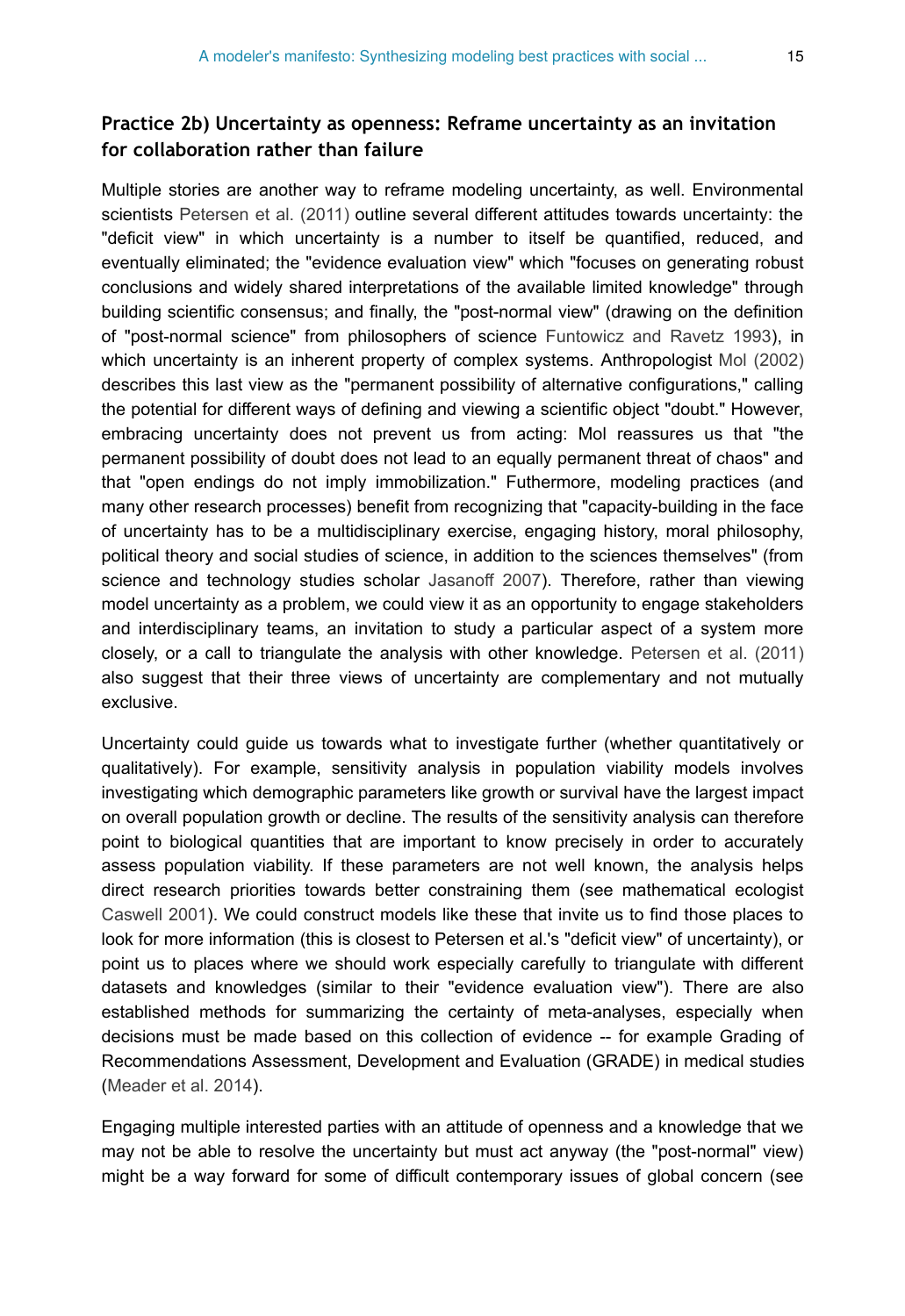geographers and environmental scientists [Voinov et al. 2016](#page-28-9)). We could seek ways in modeling and writing to quantify uncertainty, explore consensus, and recognize that we may not be able to resolve some things – and to take an attitude of opportunity and openness in this process. Particularly in situations where we have smaller amounts of data, rather than viewing the lack of predictive power as a problem, perhaps we can use the situation as a starting place for a conversation between different "stakeholders" or people who care about the topic. For example, collaborative modeling under uncertainty can include scenario modeling with expert knowledge elicitation ([Voinov et al. 2016](#page-28-9)). And though communicating uncertainty to the public while maintaining a sense of authority is tricky, this kind of transparency is critical in establishing (or renewing) trust (economist [Shafik 2017\)](#page-27-9).

#### **Practice 2c) Interdisciplinary fluency: Be aware of epistemological, normative, and vocabulary differences in diverse collaborations**

Seeking interdisciplinary training and experience is key in working on critical contemporary problems (potentially assisting with triangulation, according to epidemiologists [Munafò and](#page-26-7) [Smith 2018,](#page-26-7) and increasing statistical power, according to statisticians, epidemiologists, and psychologists [Munafò et al. 2017](#page-26-0)). Choosing to do interdisciplinary work is also a prescription for encountering differences in epistemology, vocabulary, and research norms (see environmental scientist and ecological economist [Lélé and Norgaard 2005](#page-25-14)) - meaning that having ways to manage the experience of difference is also important. Difficulties can arise from differences in ways of knowing, recognizing and incorporating values into research, defining the questions of interest, and referring to the objects of study, among many others ([Lélé and Norgaard 2005](#page-25-14)). Learning how to talk to each other is a first step in what geographer [Wyly \(2009\)](#page-28-10) calls "trust" or "deference" between specialists which can allow for effective collaborations. One specific challenge when communicating between disciplines is working with differing vocabularies. For example, the term "community" is used differently by ecologists and participatory action researchers. Usage of discipline-specific technical terminology should always be accompanied by a willingness to slow down and clarify, whether it is an unusual (geology: "terrane") or common term with a particular meaning (statistics: "estimating," sociology: "bracketing").

In learning interdisciplinary collaboration skills, practical experience is key, and explicit training can be invaluable (see interdisciplinary scholars [Oberg 2011](#page-27-10), [Science & Justice](#page-27-11) [Research Center \(Collaborations Group\) 2013](#page-27-11), [Andrade et al. 2014\)](#page-22-8) allowing us to challenge our ideas of how we know what we know (epistemology) and why we ask the questions we do -- within the context of a safe space where collaborators can admit ignorance and potentially encounter difficult reactions within themselves and in others [\(Science & Justice Research Center \(Collaborations Group\) 2013](#page-27-11), [Andrade et al. 2014\)](#page-22-8). Then, when one later encounters differences while working in intellectually diverse groups, one has some training to fall back on to manage those experiences. Interdisciplinary work can involve more time and effort than monodisciplinary work, but it opens up many possibilities -- and training in how to do this work supports many of the other practices outlined here.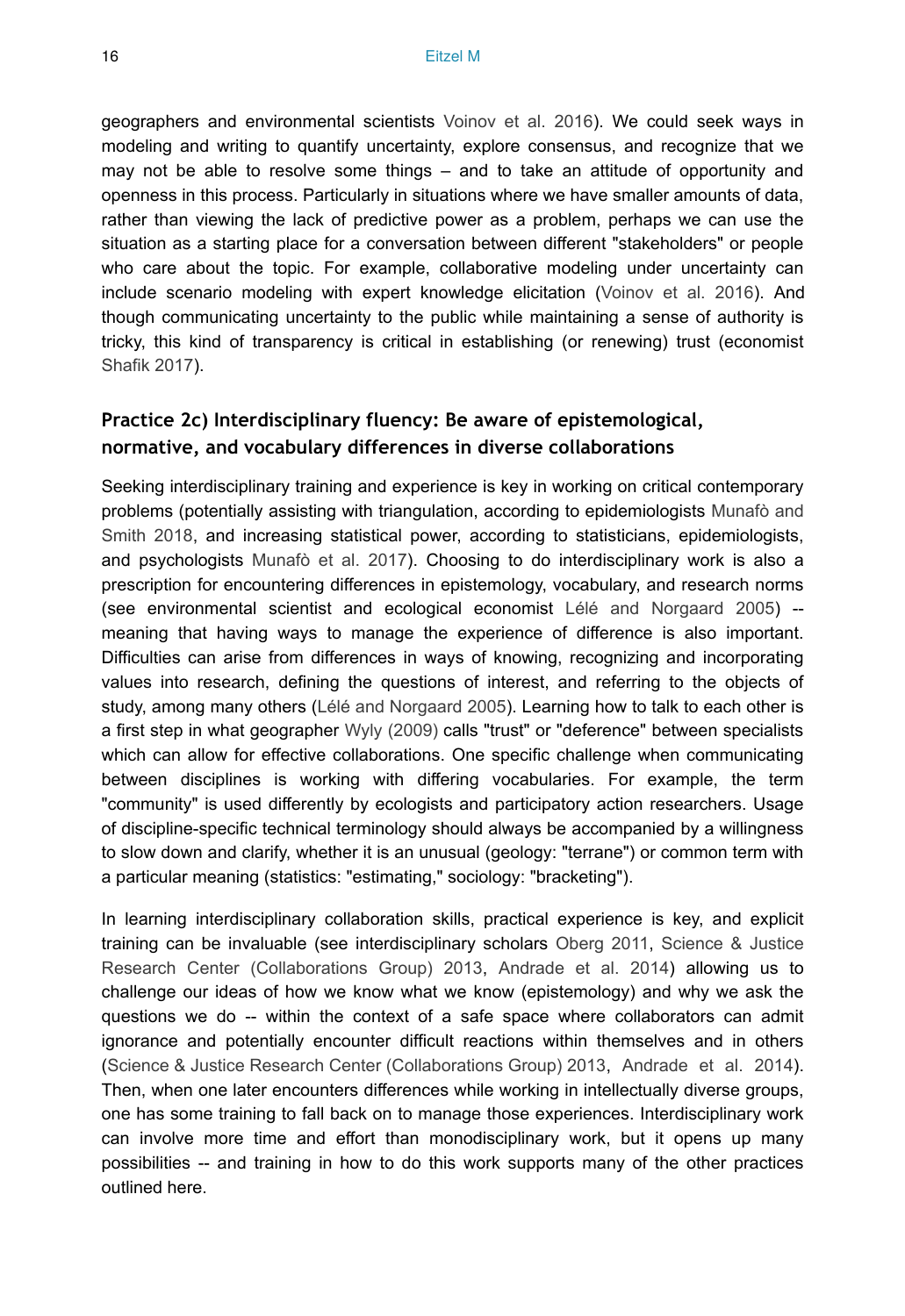Interdisciplinary collaboration should also enable modelers to address ethical issues at all stages of a project, either by collaborating with ethicists (see biologist and statistician [Boden and McKendrick 2017](#page-22-9)), or by being more aware of ethical issues themselves; to triangulate between different kinds of knowledge; to do ethnography of the datasets they use if the data biographies are incomplete, or to work with ethnographers who can do so; to work with science and technology studies scholars in writing data biographies; and to work more effectively in collaborations outside the academy when in search of more just and democratic modeling processes. Often, where discipline and epistemology differ, interest in or commitment to a particular place, people, technology, or issue can bring colleagues together ([Science & Justice Research Center \(Collaborations Group\) 2013\)](#page-27-11). Another key point for interdisciplinary collaboration is to include people with different backgrounds from the start: Rather than bringing a statistician in to analyze data after it is collected, or a social scientist in to bring a "social perspective" after the study is already designed, involve everyone in the project from the beginning ([Andrade et al. 2014\)](#page-22-8).

As we collectively and mindfully re-imagine contemporary modeling practice, we need interdisciplinary teams of practicing modelers and critical scholars. We can strive to be patient with different timelines and create an environment of mutual respect and trust where collaborators are able to admit ignorance and ask questions. These practices can be fostered at multiple levels, by both institutions and individuals.

#### **Theme 3: Engaging with justice implications of modeling processes**

When facing the reality of collaboratively bringing together different kinds of knowledge, issues of justice -- especially whose knowledge counts -- quickly crop up. This phenomenon is especially apparent in issues of algorithmic injustice (see mathematician/ economist [O'Neil 2016\)](#page-27-0), but it can arise with any kind of modeling. The practices I have grouped under "justice" raise both general and specific questions about how modelers can engage with these issues (research question 4).

#### **Practice 3a) Power dynamics: Watch for and work to mitigate unjust interactions in collaborations**

The ways in which different collaborators' relative circumstances emphasize their knowledge production over others can be critical in the success or failure of research. Feminist studies scholar [Haraway \(1988\)](#page-25-4) suggests that "we need... the ability partially to translate knowledges among very different -- and power-differentiated -- communities." ("Power" here refers to the critical theory sense of the word, not "statistical power" which has a specific mathematical definition, see above). For example, philosopher [Fricker](#page-24-8) [\(2007\)](#page-24-8) describes epistemic injustice as "a wrong done to someone specifically in their capacity as a knower," and details a kind of testimonial injustice in which prejudice causes some peoples' knowledge to have lesser credibility than others. Unfair treatment in knowledge production can relate to financial resources, workload, authorship and credit, among other dimensions. Power imbalances can arise between academics from different disciplines (in which some are marginalized due to normative assumptions about rigor or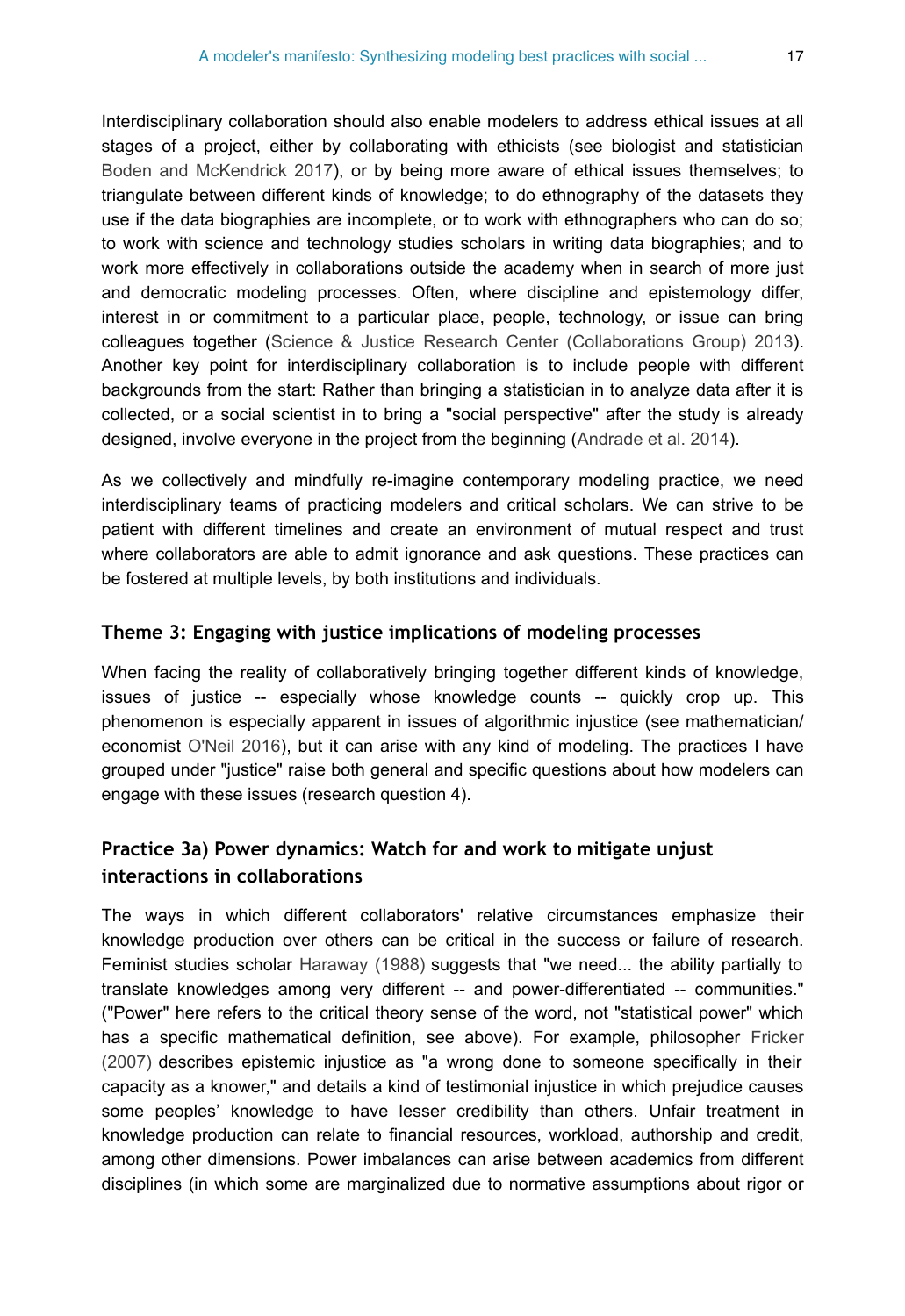usefulness, see environmental scientist and ecological economist [Lélé and Norgaard](#page-25-14) 2005), between individuals with different job titles or seniority levels, and between academics and communities they work with (where communities may be at a disadvantage due to perceived academic authority).

For example, in writing and working on interdisciplinary grants and projects, collaborators from different disciplines do not necessarily receive equal financial (and other) benefits. Even within a discipline, the majority of the labor can often be pushed onto less senior, more vulnerable team members (e.g. graduate students and postdoctoral researchers). Ensuring that greater labor and responsibility comes with appropriate authority, compensation, and credit could help to mitigate this imbalance. Even in explicitly participatory research, many authors do not give authorship credit to the communities they engage with (see interdisciplinary scholars [Sarna-Wojcicki et al. 2017\)](#page-27-12). Authorship, along with other benefits of the research, should be explicitly discussed with community partners. In addition, sensitivity to labels and terminology can be important (see interdisciplinary scholars [Eitzel et al. 2017\)](#page-24-0): some terms can marginalize collaborators because of preexisting systemic or structural disadvantages. Attention should also be paid to specific histories of injustice, for example colonial histories and negative past relationships between Indigenous people and universities.

Learning to look through different lenses and to perceive the impacts of power differentials between collaborators is not typically part of modelers' training, but modelers can learn to facilitate discussions of these issues with colleagues -- explicit facilitation training could be useful here. Even being aware of or receptive to hearing about problems can be an important first step, and documenting these issues in the data biography may also be appropriate. Modelers and their collaborators may need to experiment with ways to mitigate power imbalances, even potentially pushing back on institutional or structural barriers that constrain them, where possible.

#### **Practice 3b) Impacts and implications: Engage with what the work does in the world**

Modeling does not take place in a vacuum, and engaging with its justice implications should involve asking who will be harmed and who will benefit from models, or as political ecologists might put it, who are the "winners and losers?" ([Robbins 2011\)](#page-27-13). Feminist studies scholar [Haraway \(1988\)](#page-25-4) says that "feminist objectivity ... allows us to become answerable for what we learn to see." Therefore, we should be responsible for being aware of and open to our own relationships to what we study, understanding how we are located in a web of power relations, and to be accountable for what we observe, including its impacts and implications -- to be "noninnocent" as Haraway puts it. We can strive for our science to be "response-able" (i.e. able to respond to the situations it uncovers or finds itself intentionally or unintentionally embedded in, sociologist [Reardon 2013\)](#page-27-14). Further, if we want to do what sociologist [Thompson \(2013\)](#page-28-11) calls "good science," we need to do science "with" ethics, in which ethical, legal, and social implications of research are examined when research is planned and in process, not just as an after-the-fact or downstream step ([Raji](#page-27-15)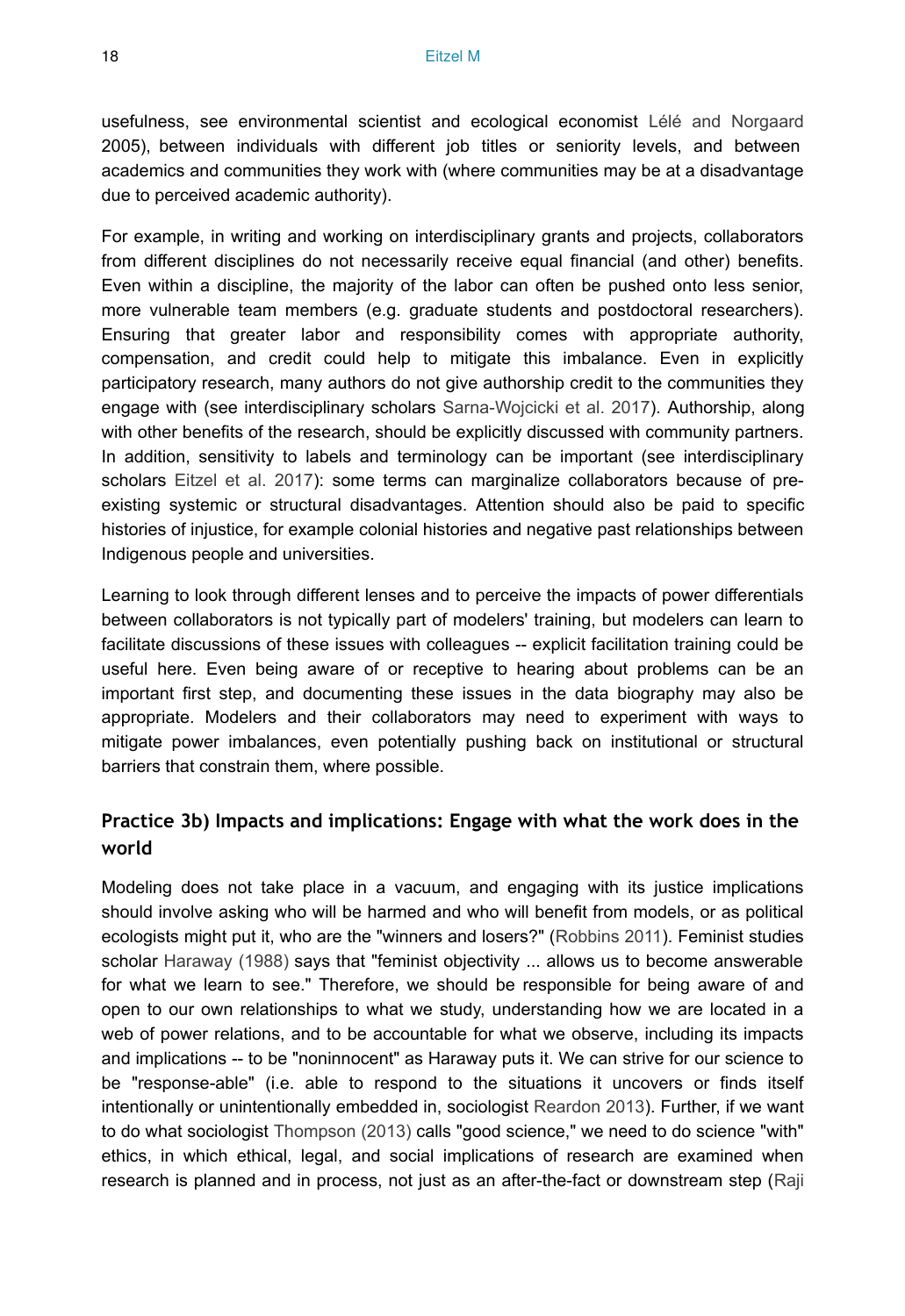[et al. 2020\)](#page-27-15). Frequently, people who should benefit from the production of knowledge and have a hand in directing it are shut out of the process and potentially harmed by it (see sociologist [Mah 2017](#page-26-5)). How can researchers engage with the political contexts of inequities that their work may exacerbate? While we cannot completely control how the world will use our work, that does not absolve us of responsibility in considering these questions before and during our research processes (see economists and biologist and statistician [Derman](#page-23-3) [and Wilmott 2009,](#page-23-3) [Boden and McKendrick 2017](#page-22-9)). There can be a sense that scientists should stay out of politics in order to be "disinterested authorities" -- but feminist objectivity already points out that we are not objective in the sense of "seeing from nowhere" [\(Haraway 1988](#page-25-4)). We always see from somewhere. The real way to be objective is to check ourselves against others. Fortunately, according to historian and philosopher [Gieryn](#page-24-9) (1999), the boundaries of science are flexible and dependent on context, which means we can choose to redefine them to include ethics. This is another form of context which should not be ignored; instead, we should go looking for the ways people might use our work and how this might impact vulnerable populations (see biologist and statistician [Boden and](#page-22-9) [McKendrick 2017\)](#page-22-9).

Mixed-method qualitative ground-truthing of models along with open access to their assumptions and mechanisms can be key for being responsible for the models' impact; if they begin to do damage but people can audit them, the system can auto-correct (see mathematician and economist [O'Neil 2016\)](#page-27-0). Specifically with respect to big data justice, researchers have begun exploring methods for auditing algorithms (communications and legal scholars [Bodo et al. 2018\)](#page-22-4), and recently [Access Now and Amnesty International](#page-22-10) [\(2018\)](#page-22-10) have created a Declaration "Protecting the rights to equality and non-discrimination in machine learning systems." Modelers and organizations can subscribe to this declaration and others like it as part of a commitment to working with the impacts and implications of their work. Interdisciplinary collaboration with critical scholars can also help modelers to investigate potential benefits and harms when designing and implementing projects.

## **Practice 3c) Community-based modeling: Find opportunities to collaborate directly with people who will be affected by modeling results**

Where possible, modelers can work directly with the people who will be impacted by their results (though one challenge is identifying not just intended end-users of models, but others who will be impacted as well). Mathematician and economist [O'Neil \(2016\)](#page-27-0)'s examples of algorithmic injustice are so damaging because the algorithms are proprietary and therefore not accountable to those that they harm. Re-imagine O'Neil's recidivism example if the modelers engaged with incarcerated people to find out what interventions or information they thought would keep them from returning to prison when designing models that represent the relationship between the length of prison sentences and the chance of being imprisoned again later. Finding ways to solicit user input on the results of predictive algorithmic models, which could then feed into the improvement of the algorithms, could be a way to reduce the harm done by these models. Even better than holding black-box models accountable, however, is creating models in partnership with the people they will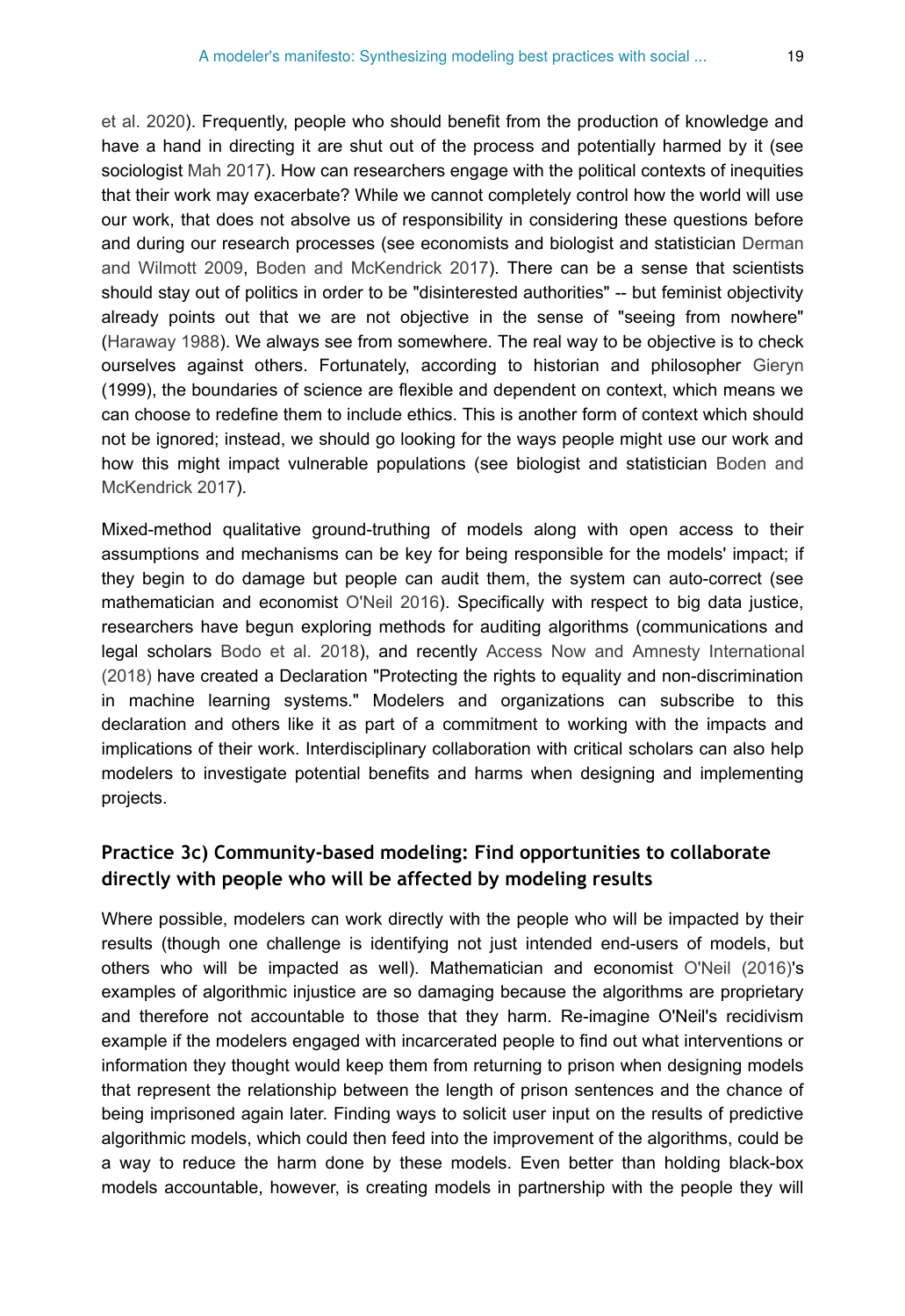be applied to from the start; environmental scientist [Étienne \(2013\)](#page-24-10) calls this "companion modelling." This kind of modeling enables researchers to create "better accounts of the world" (feminist studies scholar [Haraway 1988](#page-25-4)). Often the community's knowledge is complementary to an outsider researcher's, and together they can achieve a better representation of the system in question (sociologist [Fortmann 2009](#page-24-11)). Anthropologist [Lansing \(2009\)](#page-25-15)'s understanding of Balinese water temples benefited immensely from working directly with local community members, including religious leaders. Receiving community input while developing a model and letting users' feedback drive model validation (see sociologist [Saam 2019\)](#page-27-16) can therefore improve model quality.

Collaborative modeling also engages people with the modeling process and products and invites the opportunity for more just modeling. This approach incorporates some of the concepts of Participatory Action Research (PAR), in which research is "generally not done on participants; it is done with participants" (educational scholars [Merriam and Tisdell](#page-26-1) 2015) and "seeks to develop and maintain social and interpersonal interactions that are nonexploitive and enhance the social and emotional lives of all people who participate" (participatory scholar [Stringer 2013\)](#page-28-12). Therefore, participatory modeling can be one way to bring together multiple partial knowledges in a more just way. The community could even direct the modeling process from the beginning, focusing on the questions that are most important to them, working with data they collect, and validating and analyzing the results with them as well (interdisciplinary scholars [Eitzel et al. 2020a,](#page-24-12) [Eitzel et al. 2020b\)](#page-24-13). Communities ideally should be involved in ongoing future developments and applications of the model, as well (interdisciplinary scholars [Eitzel et al. 2021](#page-24-14)).

While it may not be feasible to engage with users during all phases of modeling, making an effort to increase engagement where possible could be a way to improve modeling transparency and trustworthiness. Many modelers are encouraging working with model users (see mathematicians, geographers and environmental scientists [Jakeman et al.](#page-25-16) 2006, [Voinov et al. 2016\)](#page-28-9) whether this means decision-makers (e.g. complexity modelers [Grimm et al. 2014](#page-24-4)), journalists (e.g. statistician [Spiegelhalter 2017](#page-28-0)), or others. As this trend continues, the modeler's role as an expert may shift, but perhaps this is ultimately beneficial: according to geographer [Lave \(2015\),](#page-25-2) "we might achieve more of our political and intellectual goals by embracing the progressive aspects of our reduced authority than by fighting its erosion." If modelers want to improve equity in modeling, we may need to face a future scientific process in which we are not the gatekeepers of knowledge production.

## **Conclusions**

I set out to understand how I could improve my modeling, and ultimately found that modelers are already engaging with many of the issues I had discovered from my work and my training in science and technology studies (research question 5). I also found that there was solid theoretical support from a wide range of social sciences for the practices modelers were already proposing and implementing. My manifesto reflects this movementin-progress and also the potential for further work, and is meant to grow and change and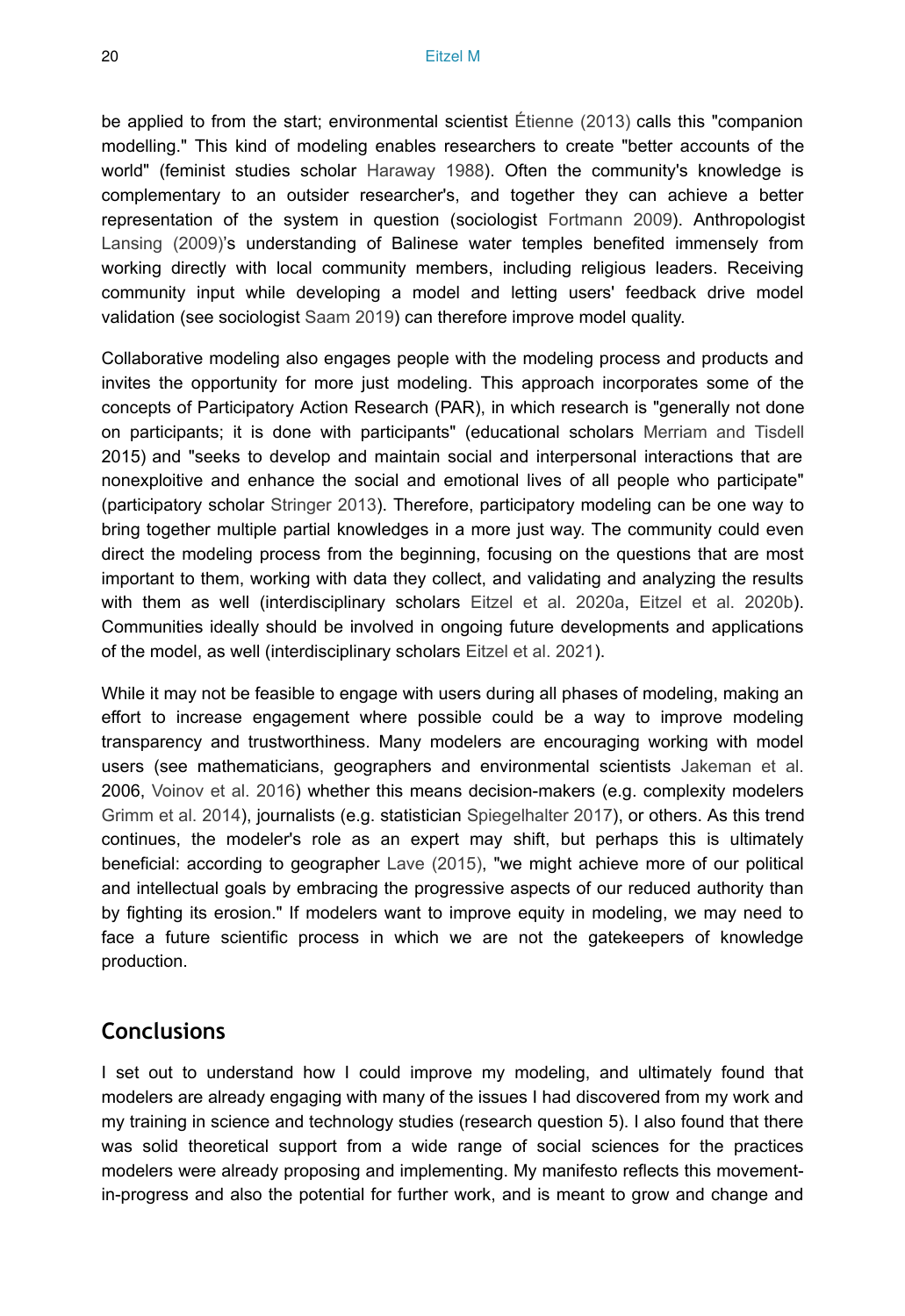be elaborated on: There are many different types of modeling, and the issues raised in the introduction and throughout the manifesto practices may apply differently to simulations, mathematical models, statistical models, and machine-learning driven predictive models.

Future work should therefore involve investigating which practices apply to what kinds of modeling, and to which stages of modeling -- for example, project development and choice versus implementation, evaluation, and/or publication (I have made an initial attempt in Fig. [1\)](#page-21-0). And how do other contexts change the applicability of the practices? What does assessing model accuracy or justice look like in physics versus ecology versus sociology? What constraints are there on modelers who work directly with decision-makers? How can models help shape policy and how are they shaped by it? How are these conditions different for models created in industry or the non-governmental sector? How do these practices of contextualizing, triangulating, and collaborating work (or not work) for these different groups and modeling applications? And finally, in what contexts are different manifesto practices politically appropriate? In a political climate which can be openly hostile to scientific knowledge, critical modeling practice should work not to weaken modelbased knowledge production but to strengthen it, i.e. "strategic positivism" ([Wyly 2009\)](#page-28-10) - ideally by reinforcing its empirical basis for knowing and by creating openings for more engagement and better justice for a wider range of people. As we acknowledge our values in our modeling, are we able to triangulate with others with different values to create better, more accountable modeling knowledge and restore public trust? Modelers using different methods and coming from different disciplines all think about these questions, often in different ways, but there are commonalities, and where there are differences, comparison and discussion could be fruitful. To assess these questions, I and other modelers could engage in reflective methods like autoethnography -- a process of self-observation and analysis that could help reveal how the manifesto practices play out in real modeling situations [\(Ellis et al. 2011](#page-24-15), [Newman and Farren 2018](#page-26-13), [Mendonça et al. 2017,](#page-26-14) [Mulvenna et](#page-26-15) [al. 2018,](#page-26-15) [Bodo et al. 2018](#page-22-4), [Caesarius and Johansson 2013](#page-23-17), [Levin 2019](#page-26-10)). In addition, it may be valuable to investigate if and how this process of creating a manifesto, in itself, shifted my thinking.

Modeler's manifestos have also pointed to the importance of institutional change as well as individual change [\(Munafò et al. 2017](#page-26-0)). My ability to create the manifesto was directly supported by the US National Science Foundation's interdisciplinary Science, Engineering and Education for Sustainability fellowship program, which has since been discontinued. So perhaps even bigger questions remain as to how these on-the-ground practices can be supported by larger institutional structures. How can we collectively shift organizations and infrastructures to support better modeling? Finally, these structures can be supported by greater interdisciplinarity. I have made suggestions that should make modeling practice more transparent to non-technical readers, and suggestions for places where STS critique could be applied to modeling practices. There is great potential for critical STS scholars and practicing modelers to link together across disciplinary divides to address the ethical challenges facing data science. It will take action at many scales and from many perspectives to realize the potential of data science to help build a better world.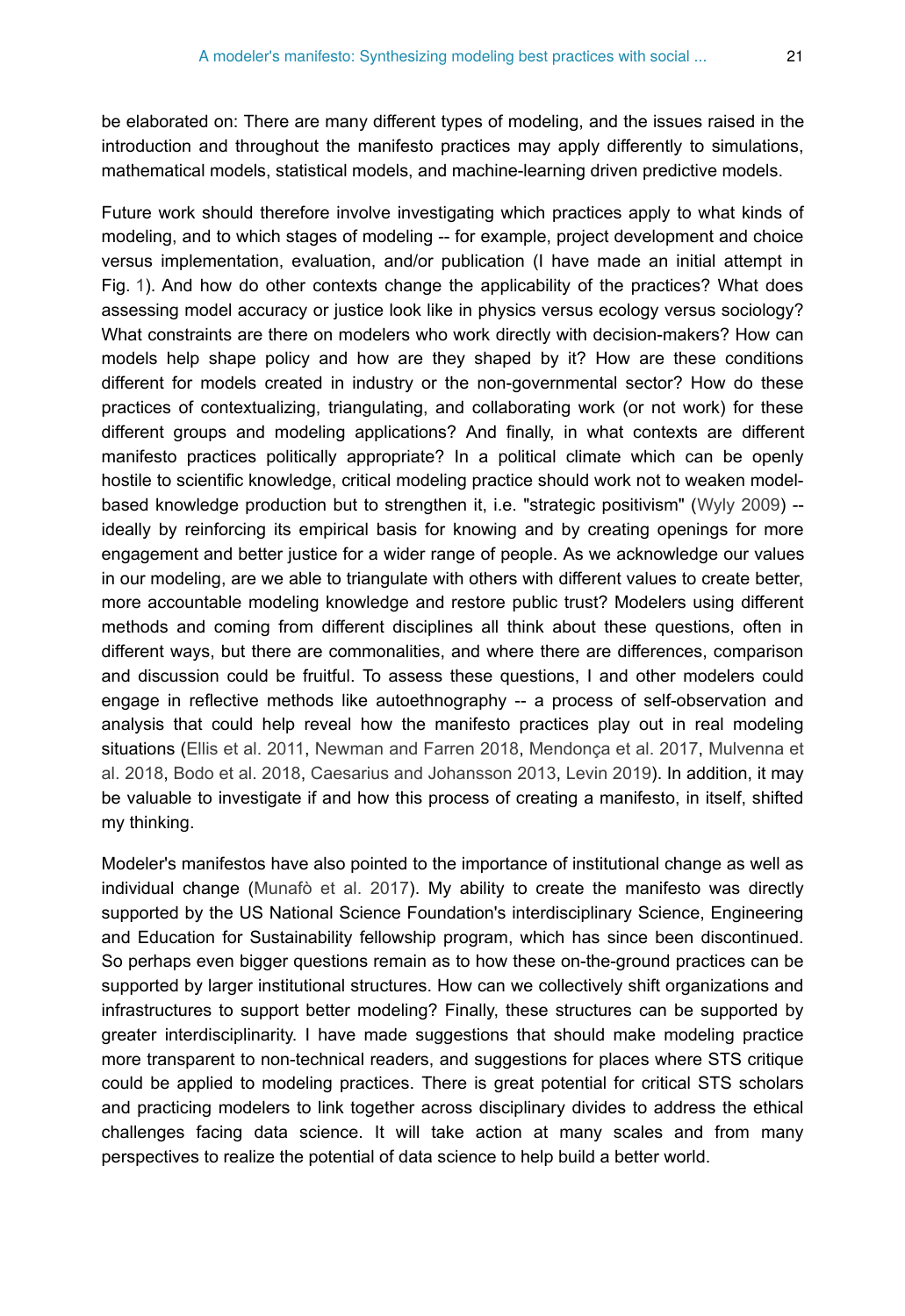<span id="page-21-0"></span>

#### Figure 1. doi

Workflow diagram for manifesto practices, showing which project stages may benefit from which practices. Interdisciplinary fluency, engaging with community-based modeling, and paying attention to power dynamics as well as impacts and implications are all important at all stages of modeling work. Epistemic consistency is important throughout model development (the three middle steps of model choice, construction, and description) and communication, while triangulation and mixed methods contribute largely to model development. The data biography is most important in the model description stage, though one may need to keep a journal and track details of the model development process in order to create the data biography. Treating uncertainty as openness is most important in model communication and application; however, this could feed back into iterative model development steps as well, or one could design models to aid in treating uncertainty as openness.

## **Acknowledgements**

This work relied on the discussions and literature recommendations of my colleagues, as well as their insightful comments on various drafts of the Manifesto. I thank a subset of them here: Martha Kenney, Jon Solera, Lizzy Hare, Jenny Reardon, Katherine Weatherford Darling, Perry de Valpine, Carl Boettiger, Andrew Mathews, Aaron Fisher, Ashley Buchanan, Eric Nost, Jenny Goldstein, Luke Bergmann, Justin Kitzes, K.B. Wilson, Jennifer Glaubius, Trevor Caughlin, and David O'Sullivan.

## **Grant title**

SEES Fellows: Understanding the Dynamics of Resilience in a Social-Ecological System, Integrating Qualitative and Quantitative Information and Community-Based Action Research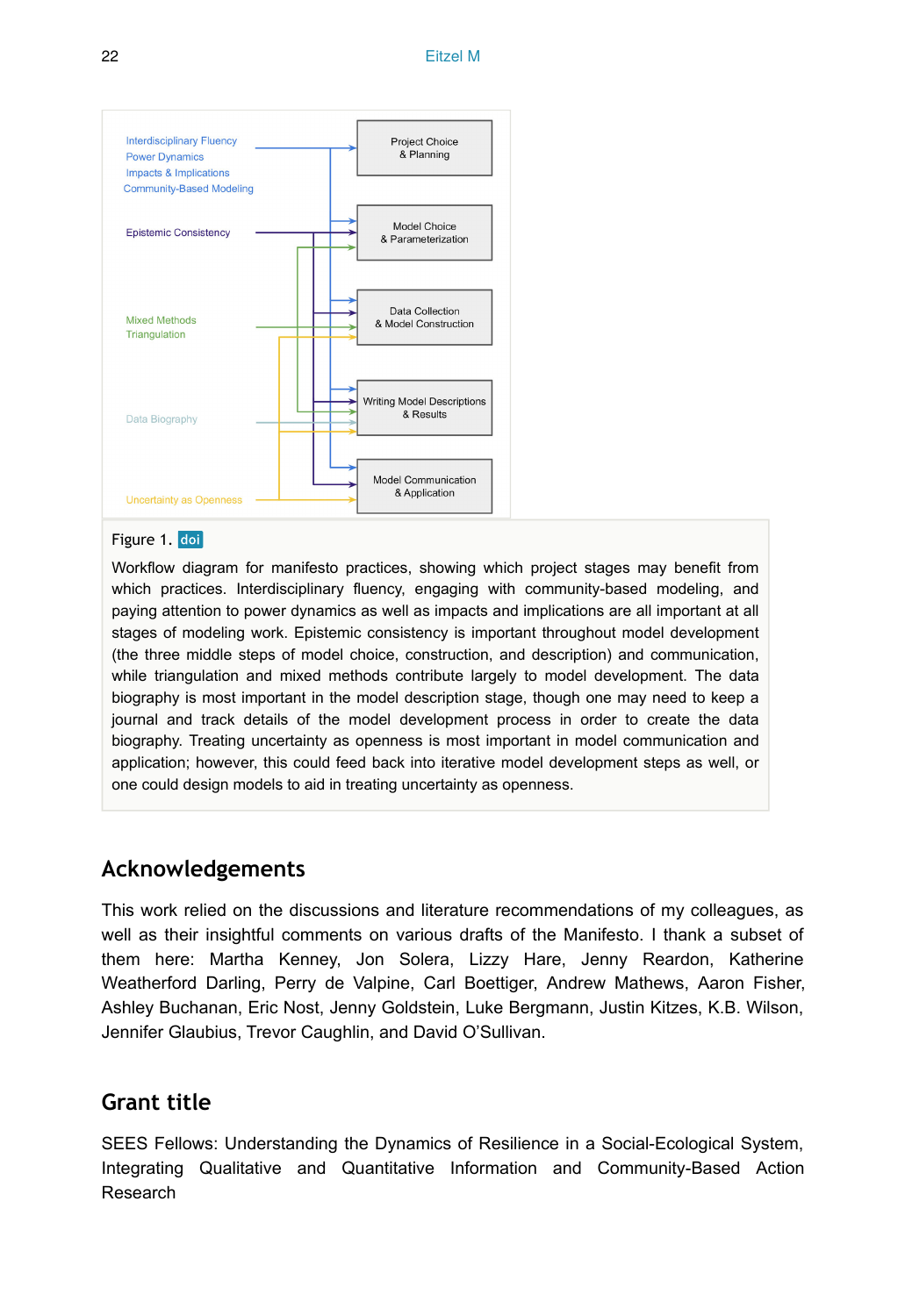# **Hosting institution**

Science and Justice Research Center, University of California, Santa Cruz

# **Conflicts of interest**

The author has no conflicts of interest to declare.

# **References**

- <span id="page-22-10"></span>• Access Now, Amnesty International (2018) The Toronto Declaration: Protecting the rights to equality and non-discrimination in machine learning systems. URL: [https://](https://www.accessnow.org/the-toronto-declaration-protecting-the-rights-to-equality-and-non-discrimination-in-machine-learning-systems) [www.accessnow.org/the-toronto-declaration-protecting-the-rights-to-equality-and-non](https://www.accessnow.org/the-toronto-declaration-protecting-the-rights-to-equality-and-non-discrimination-in-machine-learning-systems)[discrimination-in-machine-learning-systems/](https://www.accessnow.org/the-toronto-declaration-protecting-the-rights-to-equality-and-non-discrimination-in-machine-learning-systems) [February 16, 2019].
- <span id="page-22-7"></span>• Agar M (2003) My kingdom for a function: Modeling misadventures of the innumerate. Journal of Artificial Societies and Social Simulation 6 (3). URL: [http://jasss.soc.surrey.](http://jasss.soc.surrey.ac.uk/6/3/8.html) [ac.uk/6/3/8.html](http://jasss.soc.surrey.ac.uk/6/3/8.html)
- <span id="page-22-1"></span>• Anderson C (2008) The end of theory: The data deluge makes the scientific method obsolete. Wired magazine 16 (7): 16‑07.
- <span id="page-22-8"></span>• Andrade K, Corbin C, Diver S, Eitzel M, Williamson J, Brashares J, Fortmann L (2014) Finding your way in the interdisciplinary forest: notes on educating future conservation practitioners. Biodiversity and conservation 23 (14): 3405-3423. [https://doi.org/10.1007/](https://doi.org/10.1007/s10531-014-0818-z) [s10531-014-0818-z](https://doi.org/10.1007/s10531-014-0818-z)
- <span id="page-22-3"></span>• Azodi C, Tang J, Shiu S (2020) Opening the Black Box: Interpretable Machine Learning for Geneticists. Trends in Genetics 36 (6): 442‑455. [https://doi.org/10.1016/j.tig.](https://doi.org/10.1016/j.tig.2020.03.005) [2020.03.005](https://doi.org/10.1016/j.tig.2020.03.005)
- <span id="page-22-5"></span>Barad K (2007) Meeting the universe halfway: Quantum physics and the entanglement of matter and meaning. Duke University Press<https://doi.org/10.2307/j.ctv12101zq>
- <span id="page-22-2"></span>• Bechmann A, Bowker GC (2019) Unsupervised by any other name: Hidden layers of knowledge production in artificial intelligence on social media. Big Data & Society 6 (1). <https://doi.org/10.1177/2053951718819569>
- <span id="page-22-0"></span>• Benjamini Y, Yekutieli D (2001) The control of the false discovery rate in multiple testing under dependency. Annals of statistics1165-1188.
- <span id="page-22-6"></span>• Bergmann L (2016) Toward speculative data:"Geographic information" for situated knowledges, vibrant matter, and relational spaces. Environment and Planning D: Society and Space 34 (6): 971-989.<https://doi.org/10.1177/0263775816665118>
- <span id="page-22-9"></span>• Boden L, McKendrick I (2017) Model-Based Policymaking: A Framework to Promote Ethical "Good Practice" in Mathematical Modeling for Public Health Policymaking. Frontiers in Public Health 5.
- <span id="page-22-4"></span>• Bodo B, Helberger N, Irion K, Borgesius KZ, Moller J, Velde Bvd, Bol N, Es Bv, Vreese Cd (2018) Tackling the Algorithmic Control Crisis -the Technical, Legal, and Ethical Challenges of Research into Algorithmic Agents. Yale Journal of Law and Technology 19 (1). URL:<https://digitalcommons.law.yale.edu/yjolt/vol19/iss1/3>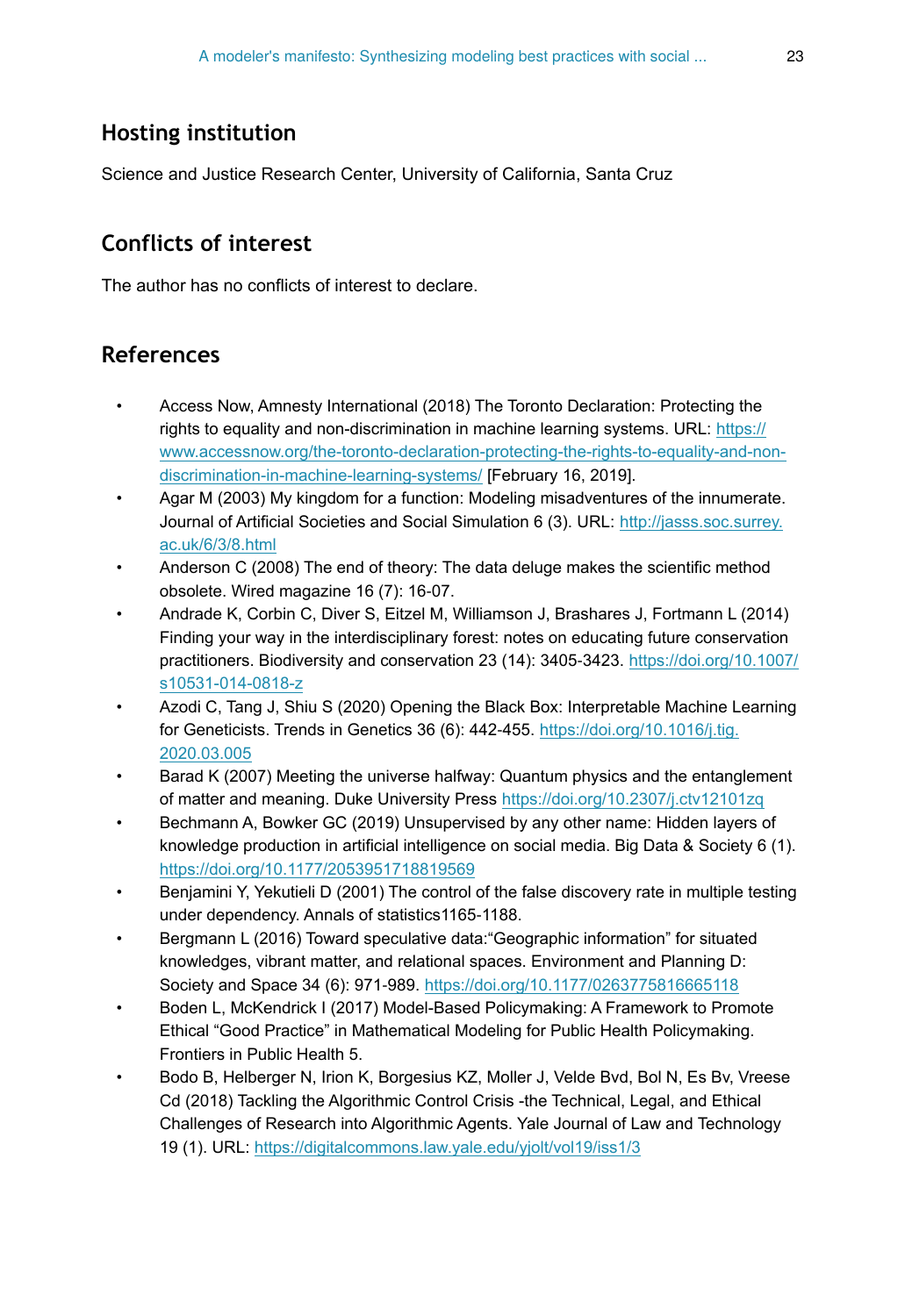- <span id="page-23-15"></span>• Boettiger C, Chamberlain S, Hart E, Ram K (2015) Building software, building community: lessons from the rOpenSci project. Journal of Open Research Software 3 (1).
- <span id="page-23-12"></span>• Box GE, Draper NR (1987) Empirical model-building and response surfaces. Wiley New York
- <span id="page-23-6"></span>• Boyd D, Crawford K (2012) Critical questions for big data: Provocations for a cultural, technological, and scholarly phenomenon. Information, Communication & Society 15 (5): 662‑679. <https://doi.org/10.1080/1369118X.2012.678878>
- <span id="page-23-9"></span>• Breiman L (2001) Statistical modeling: The two cultures [Journal Article]. Statistical Science 16 (3): 199-215.<https://doi.org/10.1214/ss/1009213725>
- <span id="page-23-0"></span>• Brown W (2015) Undoing the demos: Neoliberalism's stealth revolution. Mit Press <https://doi.org/10.2307/j.ctt17kk9p8>
- <span id="page-23-7"></span>• Burgess H, DeBey LB, Froehlich HE, Schmidt N, Theobald E, Ettinger A, HilleRisLambers J, Tewksbury J, Parrish J (2017) The science of citizen science: exploring barriers to use as a primary research tool. Biological Conservation 208: 113‑120. <https://doi.org/10.1016/j.biocon.2016.05.014>
- <span id="page-23-5"></span>• Burnham K, Anderson D (2002) Model Selection and Multimodel Inference: A Practical Information-Theoretic Approach. Springer
- <span id="page-23-17"></span>• Caesarius L, Johansson N (2013) Developing innovative services based on big data: The case of Go: SMART. Proceedings of the QUIS13 International Research Symposium on Service Excellence in Management. [ISBN 978-91-7063-506-9].
- <span id="page-23-16"></span>• Caswell H (2001) Matrix Population Models: Construction, Analysis, and Interpretation. 2nd edn Sinauer Associates. Inc., Sunderland, MA.
- <span id="page-23-14"></span>• Charmaz K (2014) Constructing grounded theory. Sage
- <span id="page-23-13"></span>• Clarke A (2005) Situational analysis: Grounded theory after the postmodern turn. Sage <https://doi.org/10.4135/9781412985833>
- <span id="page-23-11"></span>• Cox D (2001) [Statistical Modeling: The Two Cultures]: Comment. Statistical Science 16 (3): 216‑218.
- <span id="page-23-8"></span>• Danielsen F, Jensen P, Burgess N, Altamirano R, Alviola P, Andrianandrasana H, Brashares J, Burton AC, Coronado I, Corpuz N (2014) A multicountry assessment of tropical resource monitoring by local communities. BioScience 64 (3): 236‑251. <https://doi.org/10.1093/biosci/biu001>
- <span id="page-23-1"></span>Davies W (2017) How statistics lost their power–and why we should fear what comes next. URL: [https://www.theguardian.com/politics/2017/jan/19/crisis-of-statistics-big-data](http://https://www.theguardian.com/politics/2017/jan/19/crisis-of-statistics-big-data-%20democracy)[democracy](http://https://www.theguardian.com/politics/2017/jan/19/crisis-of-statistics-big-data-%20democracy)
- <span id="page-23-3"></span>• Derman E, Wilmott P (2009) The financial modelers' manifesto. [https://doi.org/10.2139/](https://doi.org/10.2139/ssrn.1324878) [ssrn.1324878](https://doi.org/10.2139/ssrn.1324878)
- <span id="page-23-4"></span>• Dormann C, Elith J, Bacher S, Buchmann C, Carl G, Carré G, Marquéz JG, Gruber B, Lafourcade B, Leitão P (2013) Collinearity: a review of methods to deal with it and a simulation study evaluating their performance. Ecography 36 (1): 27-46. [https://doi.org/](https://doi.org/10.1111/j.1600-0587.2012.07348.x) [10.1111/j.1600-0587.2012.07348.x](https://doi.org/10.1111/j.1600-0587.2012.07348.x)
- <span id="page-23-2"></span>• Dunlap RE, Brulle RJ (2020) Sources and amplifiers of climate change denial. Research Handbook on Communicating Climate Change 49‑61. [https://doi.org/10.4337/](https://doi.org/10.4337/9781789900408.00013) [9781789900408.00013](https://doi.org/10.4337/9781789900408.00013)
- <span id="page-23-10"></span>• Efron B (2001) [Statistical modeling: The two cultures]: Comment. Statistical Science 16 (3): 218‑219.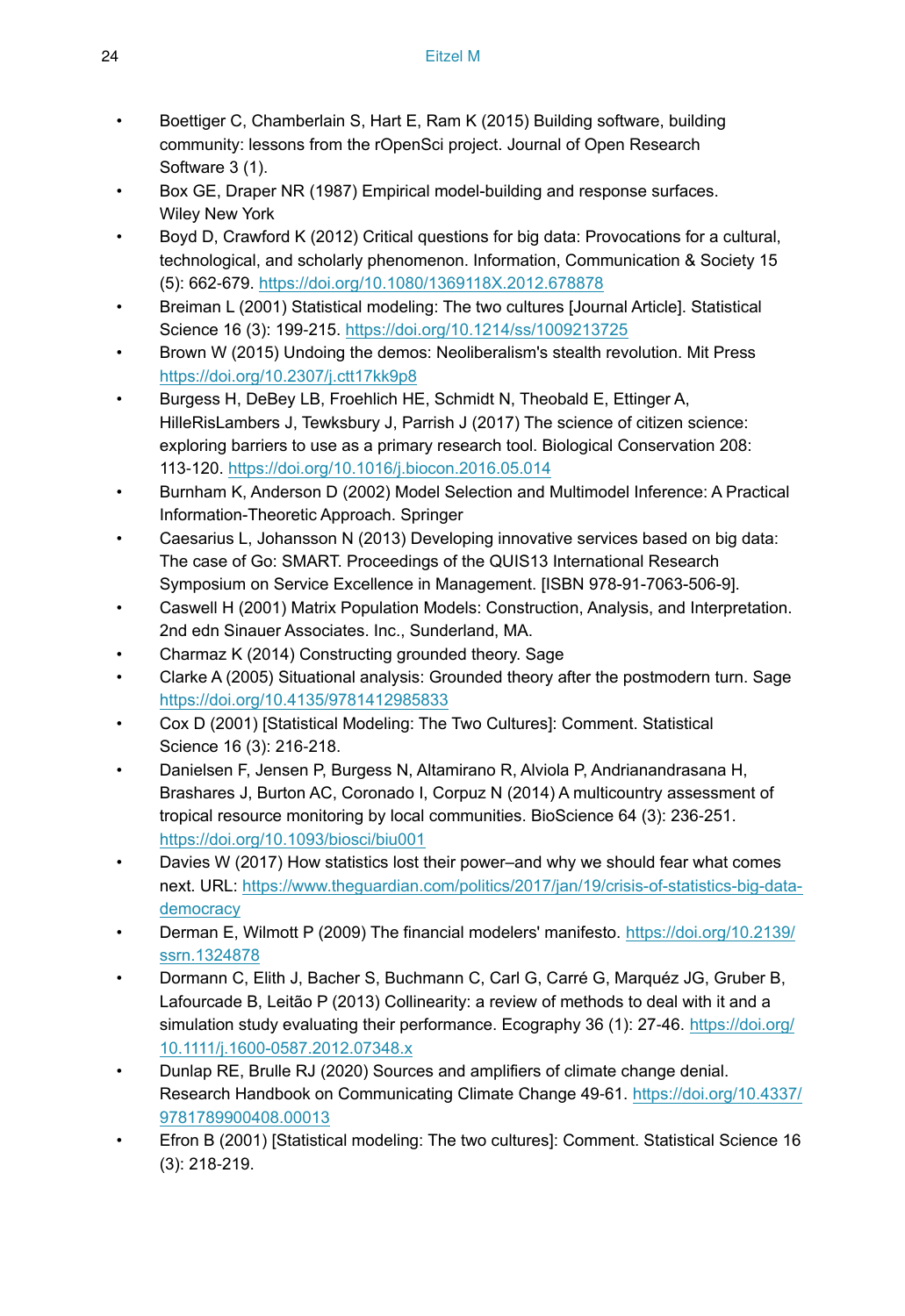- <span id="page-24-0"></span>• Eitzel MV, Cappadonna J, Santos-Lang C, Duerr R, West SE, Virapongse A, Kyba C, Bowser A, Cooper C, Sforzi A (2017) Citizen science terminology matters: Exploring key terms. Citizen Science: Theory and Practice 2 (1): 1‑20.
- <span id="page-24-12"></span>• Eitzel MV, Solera J, Wilson KB, Neves K, Fisher A, Veski A, Omoju O, Ndlovu AM, Hove EM (2020a) Using mixed methods to construct and analyze a participatory agent-based model of a complex Zimbabwean agro-pastoral system. PLOS ONE 15 (8). <https://doi.org/10.1371/journal.pone.0237638>
- <span id="page-24-13"></span>• Eitzel MV, Solera J, Wilson K, Neves K, Fisher A, Veski A, Omoju O, Mawere Ndlovu A, Mhike Hove E (2020b) Indigenous climate adaptation sovereignty in a Zimbabwean agro-pastoral system: exploring definitions of sustainability success using a participatory agent-based model. Ecology and Society 25 (4). [https://doi.org/10.5751/](https://doi.org/10.5751/ES-11946-250413) [ES-11946-250413](https://doi.org/10.5751/ES-11946-250413)
- <span id="page-24-14"></span>• Eitzel MV, Solera J, Hove EM, Wilson KB, Ndlovu AM, Ndlovu D, Changarara A, Ndlovu A, Neves K, Chirindira A, Omoju O, Fisher A, Veski A (2021) Assessing the Potential of Participatory Modeling for Decolonial Restoration of an Agro-Pastoral System in Rural Zimbabwe. Citizen Science: Theory and Practice 6 (1).<https://doi.org/10.5334/cstp.339>
- <span id="page-24-15"></span>• Ellis C, Adams T, Bochner A (2011) Autoethnography: An overview. Historical Social Research/Historische Sozialforschung 36 (4): 273‑290.
- <span id="page-24-5"></span>• Elsawah S, Pierce S, Hamilton S, Van Delden H, Haase D, Elmahdi A, Jakeman A (2017) An overview of the system dynamics process for integrated modelling of socioecological systems: Lessons on good modelling practice from five case studies. Environmental Modelling & Software 93: 127‑145. [https://doi.org/10.1016/j.envsoft.](https://doi.org/10.1016/j.envsoft.2017.03.001) [2017.03.001](https://doi.org/10.1016/j.envsoft.2017.03.001)
- <span id="page-24-10"></span>• Étienne M (2013) Companion modelling: a participatory approach to support sustainable development. Springer Science & Business Media
- <span id="page-24-2"></span>Fisher R (1926) The arrangement of field experiments. Journal of the Ministry of Agriculture of Great Britain 33: 503‑513.
- <span id="page-24-11"></span>• Fortmann L (2009) Participatory research in conservation and rural livelihoods: doing science together. John Wiley & Sons
- <span id="page-24-8"></span>Fricker M (2007) Epistemic injustice: Power and the ethics of knowing. Oxford University Press <https://doi.org/10.1093/acprof:oso/9780198237907.001.0001>
- <span id="page-24-7"></span>• Funtowicz S, Ravetz J (1993) Science for the post-normal age. Futures 25 (7): 739‑755. [https://doi.org/10.1016/0016-3287\(93\)90022-L](https://doi.org/10.1016/0016-3287(93)90022-L)
- <span id="page-24-3"></span>• Gelman A, Loken E (2014) The Statistical Crisis in Science. American Scientist 102 (6): 460‑465. <https://doi.org/10.1511/2014.111.460>
- <span id="page-24-1"></span>• Gibbs A (2015) Writing as Method: Attunement, Resonance, and Rhythm. Affective Methodologies<https://doi.org/10.1057/9781137483195.0018>
- <span id="page-24-9"></span>• Gieryn T (1999) Cultural boundaries of science: Credibility on the line. University of Chicago Press
- <span id="page-24-4"></span>• Grimm V, Augusiak J, Focks A, Frank B, Gabsi F, Johnston AS, Liu C, Martin B, Meli M, Radchuk V (2014) Towards better modelling and decision support: Documenting model development, testing, and analysis using TRACE. Ecological Modelling 280: 129-139. <https://doi.org/10.1016/j.ecolmodel.2014.01.018>
- <span id="page-24-6"></span>• Grossinger R (2012) Napa Valley historical ecology atlas: exploring a hidden landscape of transformation and resilience. Univ of California Press [https://doi.org/10.1525/](https://doi.org/10.1525/9780520951723) [9780520951723](https://doi.org/10.1525/9780520951723)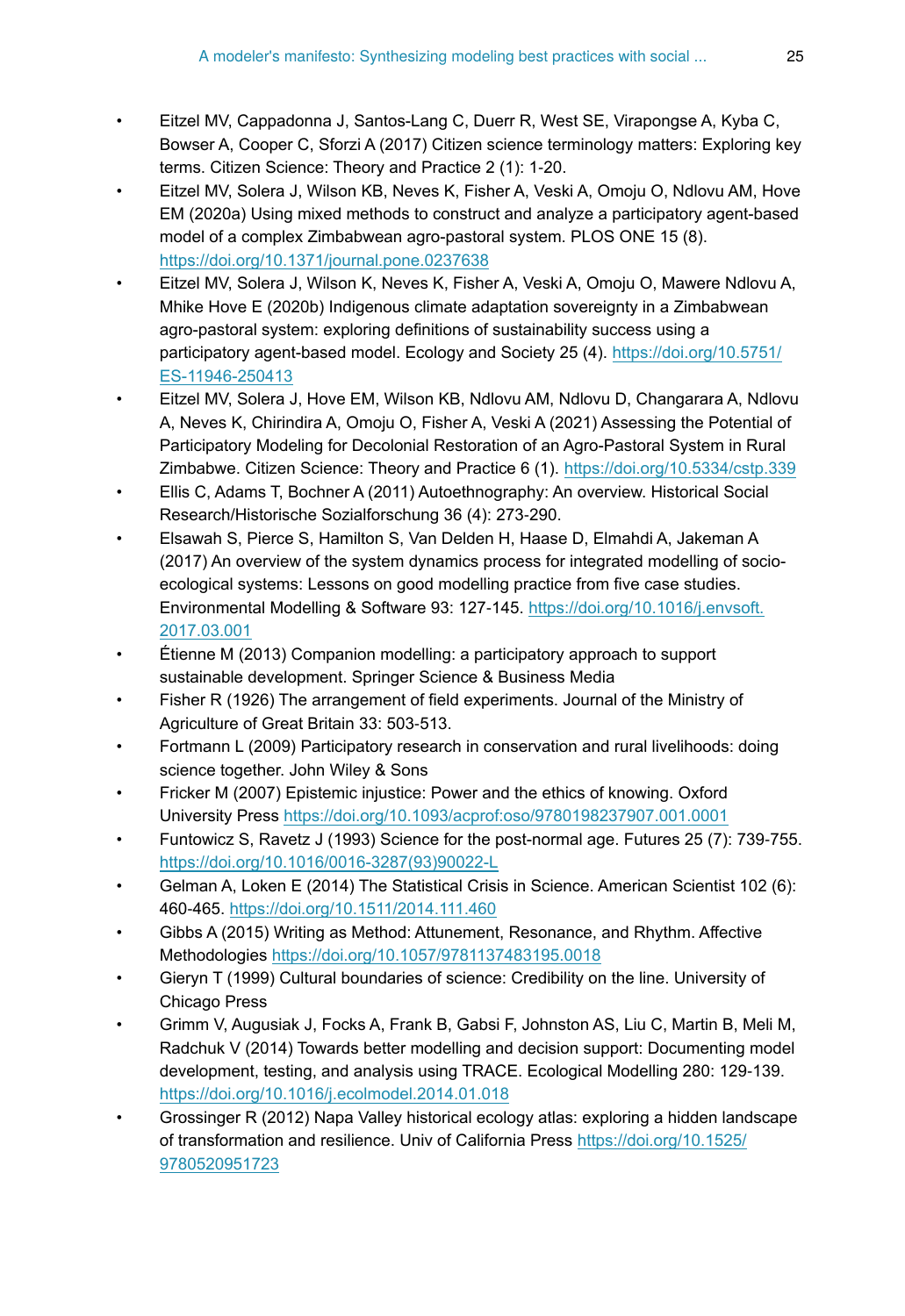- <span id="page-25-4"></span>• Haraway D (1988) Situated knowledges: The science question in feminism and the privilege of partial perspective. Feminist studies 14 (3): 575‑599. [https://doi.org/](https://doi.org/10.2307/3178066) [10.2307/3178066](https://doi.org/10.2307/3178066)
- <span id="page-25-1"></span>• Heidorn PB (2008) Shedding light on the dark data in the long tail of science. Library trends 57 (2): 280‑299. <https://doi.org/10.1353/lib.0.0036>
- <span id="page-25-11"></span>• Higgins J, Thomas J, Chandler J, Cumpston M, Li T, Page M, Welch V (2019) Cochrane Handbook for Systematic Reviews of Interventions. 2nd Edition. John Wiley & Sons, Chichester (UK). <https://doi.org/10.1002/9781119536604>
- <span id="page-25-5"></span>• Holling C (1966) The strategy of building models of complex ecological systems. Systems analysis in ecology195‑214. [https://doi.org/10.1016/](https://doi.org/10.1016/B978-1-4832-3283-6.50014-5) [B978-1-4832-3283-6.50014-5](https://doi.org/10.1016/B978-1-4832-3283-6.50014-5)
- <span id="page-25-16"></span>Jakeman A, Letcher R, Norton J (2006) Ten iterative steps in development and evaluation of environmental models. Environmental Modelling & Software 21 (5): 602‑614. <https://doi.org/10.1016/j.envsoft.2006.01.004>
- <span id="page-25-13"></span>• Jasanoff S (2007) Technologies of humility. Nature 450 (7166): 33‑33. [https://doi.org/](https://doi.org/10.1038/450033a) [10.1038/450033a](https://doi.org/10.1038/450033a)
- <span id="page-25-8"></span>• Kenney M (2015) Counting, accounting, and accountability: Helen Verran's relational empiricism. Social Studies of Science 45 (5): 749-771. [https://doi.org/10.1177/](https://doi.org/10.1177/0306312715607413) [0306312715607413](https://doi.org/10.1177/0306312715607413)
- <span id="page-25-12"></span>• Kitzes J, Turek D, Deniz F (2017) The practice of reproducible research: Case studies and lessons from the data-intensive sciences. Univ of California Press [https://doi.org/](https://doi.org/10.1525/9780520967779) [10.1525/9780520967779](https://doi.org/10.1525/9780520967779)
- <span id="page-25-10"></span>• Klenk N, Meehan K (2015) Climate change and transdisciplinary science: Problematizing the integration imperative. Environmental Science & Policy 54: 160-167. <https://doi.org/10.1016/j.envsci.2015.05.017>
- <span id="page-25-9"></span>• Kuhnert P, Martin T, Griffiths S (2010) A guide to eliciting and using expert knowledge in Bayesian ecological models. Ecology Letters 13 (7): 900-914. [https://doi.org/10.1111/j.](https://doi.org/10.1111/j.1461-0248.2010.01477.x) [1461-0248.2010.01477.x](https://doi.org/10.1111/j.1461-0248.2010.01477.x)
- <span id="page-25-6"></span>• Lahtinen T, Guillaume JH, Hämäläinen R (2017) Why pay attention to paths in the practice of environmental modelling? Environmental Modelling & Software 92: 74‑81. <https://doi.org/10.1016/j.envsoft.2017.02.019>
- <span id="page-25-7"></span>• Landström C, Whatmore S, Lane S (2013) Learning through computer model improvisations. Science, Technology, & Human Values 38 (5): 678-700. [https://doi.org/](https://doi.org/10.1177/0162243913485450) [10.1177/0162243913485450](https://doi.org/10.1177/0162243913485450)
- <span id="page-25-15"></span>• Lansing JS (2009) Priests and programmers: technologies of power in the engineered landscape of Bali. Princeton University Press
- <span id="page-25-3"></span>• Latour B (1987) Science in action: How to follow scientists and engineers through society. Harvard university press
- <span id="page-25-2"></span>Lave R (2015) The future of environmental expertise. Annals of the Association of American Geographers 105 (2): 244‑252. [https://doi.org/10.1080/00045608.](https://doi.org/10.1080/00045608.2014.988099) [2014.988099](https://doi.org/10.1080/00045608.2014.988099)
- <span id="page-25-14"></span>• Lélé S, Norgaard R (2005) Practicing interdisciplinarity. BioScience 55 (11): 967‑975. [https://doi.org/10.1641/0006-3568\(2005\)055\[0967:PI\]2.0.CO;2](https://doi.org/10.1641/0006-3568(2005)055%5B0967:PI%5D2.0.CO;2)
- <span id="page-25-0"></span>• Leonelli S (2014) What difference does quantity make? On the epistemology of Big Data in biology. Big data & society 1 (1).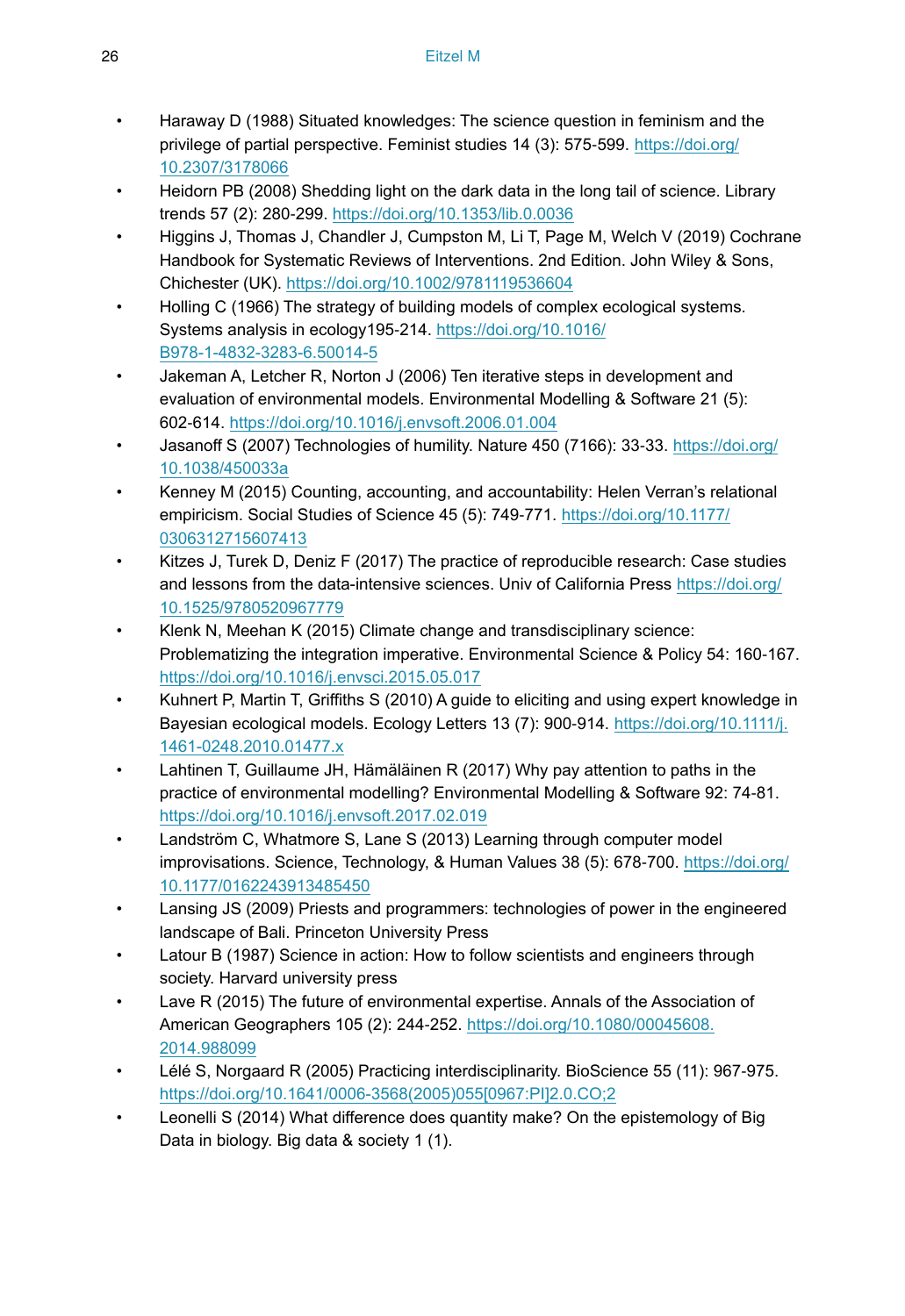- <span id="page-26-8"></span>• Le Roux C (2017) Exploring rigour in autoethnographic research. International Journal of Social Research Methodology 20 (2): 195‑207. [https://doi.org/10.1080/13645579.](https://doi.org/10.1080/13645579.2016.1140965) [2016.1140965](https://doi.org/10.1080/13645579.2016.1140965)
- <span id="page-26-10"></span>• Levin N (2019) Ethnographic Agency in a Data Driven World. Ethnographic Praxis in Industry Conference Proceedings 2019 (1): 591‑604. [https://doi.org/10.1111/1559-](https://doi.org/10.1111/1559-8918.2019.01316) [8918.2019.01316](https://doi.org/10.1111/1559-8918.2019.01316)
- <span id="page-26-3"></span>• Link W, Sauer J (2007) Seasonal components of avian population change: joint analysis of two large-scale monitoring programs. Ecology 88 (1): 49-55. [https://doi.org/10.1890/](https://doi.org/10.1890/0012-9658(2007)88%5B49:SCOAPC%5D2.0.CO;2) [0012-9658\(2007\)88\[49:SCOAPC\]2.0.CO;2](https://doi.org/10.1890/0012-9658(2007)88%5B49:SCOAPC%5D2.0.CO;2)
- <span id="page-26-5"></span>• Mah A (2017) Environmental justice in the age of big data: challenging toxic blind spots of voice, speed, and expertise. Environmental Sociology 3 (2): 122‑133. [https://doi.org/](https://doi.org/10.1080/23251042.2016.1220849) [10.1080/23251042.2016.1220849](https://doi.org/10.1080/23251042.2016.1220849)
- <span id="page-26-6"></span>• McInerney D (2013) Educational psychology: Constructing learning. Pearson Higher Education AU
- <span id="page-26-12"></span>• Meader N, King K, Llewellyn A, Norman G, Brown J, Rodgers M, Moe-Byrne T, Higgins JP, Sowden A, Stewart G (2014) A checklist designed to aid consistency and reproducibility of GRADE assessments: development and pilot validation. Systematic Reviews 3 (1).<https://doi.org/10.1186/2046-4053-3-82>
- <span id="page-26-14"></span>• Mendonça SdAM, Freitas ELd, Oliveira DRd (2017) Competencies for the provision of comprehensive medication management services in an experiential learning project. PLOS ONE 12 (9). <https://doi.org/10.1371/journal.pone.0185415>
- <span id="page-26-1"></span>• Merriam S, Tisdell E (2015) Qualitative research: A guide to design and implementation. John Wiley & Sons
- <span id="page-26-2"></span>• Millerand F, Ribes D, Baker K, Bowker G (2013) Making an issue out of a standard: Storytelling practices in a scientific community. Science, Technology, & Human Values 38 (1): 7‑43.<https://doi.org/10.1177/0162243912437221>
- <span id="page-26-9"></span>• Millington JD, O'Sullivan D, Perry GL (2012) Model histories: Narrative explanation in generative simulation modelling. Geoforum 43 (6): 1025-1034. [https://doi.org/10.1016/](https://doi.org/10.1016/j.geoforum.2012.06.017) [j.geoforum.2012.06.017](https://doi.org/10.1016/j.geoforum.2012.06.017)
- <span id="page-26-11"></span>• Mol A (2002) The body multiple: Ontology in medical practice. Duke University Press
- <span id="page-26-4"></span>• Moore S, Roth R, Rosenfeld H, Nost E, Vincent K, Arefin MR, Buckingham TM (2019) Undisciplining environmental justice research with visual storytelling. Geoforum 102: 267‑277. <https://doi.org/10.1016/j.geoforum.2017.03.003>
- <span id="page-26-15"></span>• Mulvenna M, Bond R, Grigorash A, O'Neill S, Ryan A (2018) HILDA - A Health Interaction Log Data Analysis Workflow to Aid Understanding of Usage Patterns and Behaviours. The 2nd Symposium on Social Interactions in Complex Intelligent Systems (SICIS) at Artificial Intelligence and Simulation of Behaviour Convention (AISB-2018). URL: [https://pure.ulster.ac.uk/en/publications/hilda-a-health-interaction-log-data](https://pure.ulster.ac.uk/en/publications/hilda-a-health-interaction-log-data-analysis-workflow-to-aid-unde)[analysis-workflow-to-aid-unde](https://pure.ulster.ac.uk/en/publications/hilda-a-health-interaction-log-data-analysis-workflow-to-aid-unde)
- <span id="page-26-0"></span>• Munafò M, Nosek B, Bishop DV, Button K, Chambers C, Du Sert NP, Simonsohn U, Wagenmakers E, Ware J, Ioannidis JP (2017) A manifesto for reproducible science. Nature Human Behaviour 1 (1): 1‑9.
- <span id="page-26-7"></span>• Munafò M, Smith GD (2018) Robust research needs many lines of evidence. Nature 553: 399‑401. <https://doi.org/10.1038/d41586-018-01023-3>
- <span id="page-26-13"></span>• Newman E, Farren M (2018) Transforming self-driven learning using action research. Journal of Work-Applied Management 10 (1): 4‑18. [https://doi.org/10.1108/JWAM-](https://doi.org/10.1108/JWAM-10-2017-0029)[10-2017-0029](https://doi.org/10.1108/JWAM-10-2017-0029)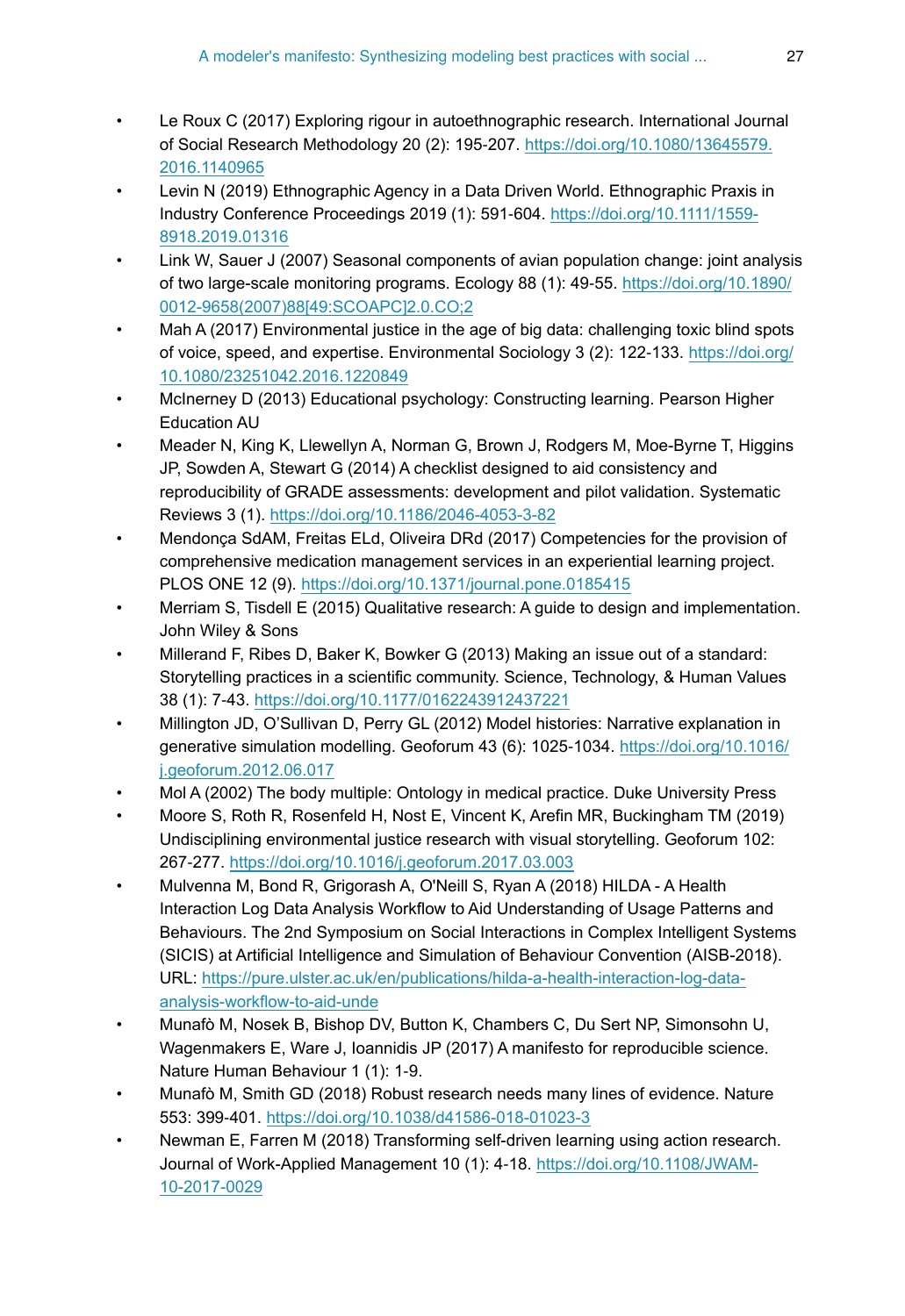- <span id="page-27-10"></span>• Oberg G (2011) Interdisciplinary environmental studies: A primer. John Wiley & Sons
- <span id="page-27-0"></span>• O'Neil C (2016) Weapons of math destruction: How big data increases inequality and threatens democracy. Broadway Books
- <span id="page-27-8"></span>• Petersen A, Cath A, Hage M, Kunseler E, van der Sluijs J (2011) Post-normal science in practice at the Netherlands Environmental Assessment Agency. Science, Technology, & Human Values 36 (3): 362‑388.<https://doi.org/10.1177/0162243910385797>
- <span id="page-27-1"></span>Platin J, Lagoze C, Edwards PN, Sandvig C (2017) Big data is not about size: when data transform scholarship. In: Mabi C, Plantin J, Monnoyer-Smith L (Eds) Ouvrir, partager, réutiliser: Réflexion épistémologique sur les pratiques de recherche à partir des données numériques. [ISBN 978-2-7351-2386-5]. [https://doi.org/10.4000/](https://doi.org/10.4000/books.editionsmsh.9103) [books.editionsmsh.9103](https://doi.org/10.4000/books.editionsmsh.9103)
- <span id="page-27-3"></span>Porter T (1996) Trust in numbers: The pursuit of objectivity in science and public life. Princeton University Press<https://doi.org/10.1515/9781400821617-004>
- <span id="page-27-15"></span>• Raji ID, Smart A, White R, Mitchell M, Gebru T, Hutchinson B, Smith-Loud J, Theron D, Barnes P (2020) Closing the AI accountability gap. Proceedings of the 2020 Conference on Fairness, Accountability, and Transparency <https://doi.org/10.1145/3351095.3372873>
- <span id="page-27-7"></span>• Ram K, Boettiger C, Chamberlain S, Ross N, Salmon M, Butland S (2018) A Community of practice around peer review for long-term research software sustainability. Computing in Science & Engineering 21 (2): 59‑65.
- <span id="page-27-14"></span>Reardon J (2013) On the emergence of science and justice. Science, Technology, & Human Values 38 (2): 176‑200.<https://doi.org/10.1177/0162243912473161>
- <span id="page-27-13"></span>• Robbins P (2011) Political ecology: A critical introduction. John Wiley & Sons
- <span id="page-27-5"></span>• Rubin M (2017a) When does HARKing hurt? Identifying when different types of undisclosed post hoc hypothesizing harm scientific progress. Review of General Psychology 21 (4): 308‑320. <https://doi.org/10.1037/gpr0000128>
- <span id="page-27-6"></span>• Rubin M (2017b) Do p values lose their meaning in exploratory analyses? It depends how you define the familywise error rate. Review of General Psychology 21 (3): 269‑275. <https://doi.org/10.1037/gpr0000123>
- <span id="page-27-16"></span>• Saam N (2019) The Users' Judgements—The Stakeholder Approach to Simulation Validation. In: Beisbart C, Saam N (Eds) Computer Simulation Validation: Fundamental Concepts, Methodological Frameworks, and Philosophical Perspectives. [ISBN 978-3-319-70766-2]. [https://doi.org/10.1007/978-3-319-70766-2\\_17](https://doi.org/10.1007/978-3-319-70766-2_17)
- <span id="page-27-2"></span>• Salmond JA, Tadaki M, Dickson M (2017) Can big data tame a "naughty" world? The Canadian Geographer/Le Géographe Canadien 61 (1): 52‑63. [https://doi.org/10.1111/](https://doi.org/10.1111/cag.12338) [cag.12338](https://doi.org/10.1111/cag.12338)
- <span id="page-27-12"></span>• Sarna-Wojcicki D, Perret M, Eitzel MV, Fortmann L (2017) Where are the missing coauthors? Authorship practices in participatory research. Rural Sociology 82 (4): 713‑746. <https://doi.org/10.1111/ruso.12156>
- <span id="page-27-11"></span>• Science & Justice Research Center (Collaborations Group) (2013) Experiments in collaboration: interdisciplinary graduate education in science and justice. PLoS biology 11 (7).
- <span id="page-27-4"></span>• Shackley S, Young P, Parkinson S, Wynne B (1998) Uncertainty, complexity and concepts of good science in climate change modelling: are GCMs the best tools? Climatic change 38 (2): 159‑205. <https://doi.org/10.1023/A:1005310109968>
- <span id="page-27-9"></span>• Shafik M (2017) In experts we trust? URL: [https://www.bankofengland.co.uk/-/media/](https://www.bankofengland.co.uk/-/media/boe/files/speech/2017/in-experts-we-trust.pdf?la=en&hash=51801143BE9C2BAA60EF3F56F04D7A2E2C694952) [boe/files/speech/2017/in-experts-we-trust.pdf?la=en&hash=51801143BE](https://www.bankofengland.co.uk/-/media/boe/files/speech/2017/in-experts-we-trust.pdf?la=en&hash=51801143BE9C2BAA60EF3F56F04D7A2E2C694952) [9C2BAA60EF3F56F04D7A2E2C694952](https://www.bankofengland.co.uk/-/media/boe/files/speech/2017/in-experts-we-trust.pdf?la=en&hash=51801143BE9C2BAA60EF3F56F04D7A2E2C694952)